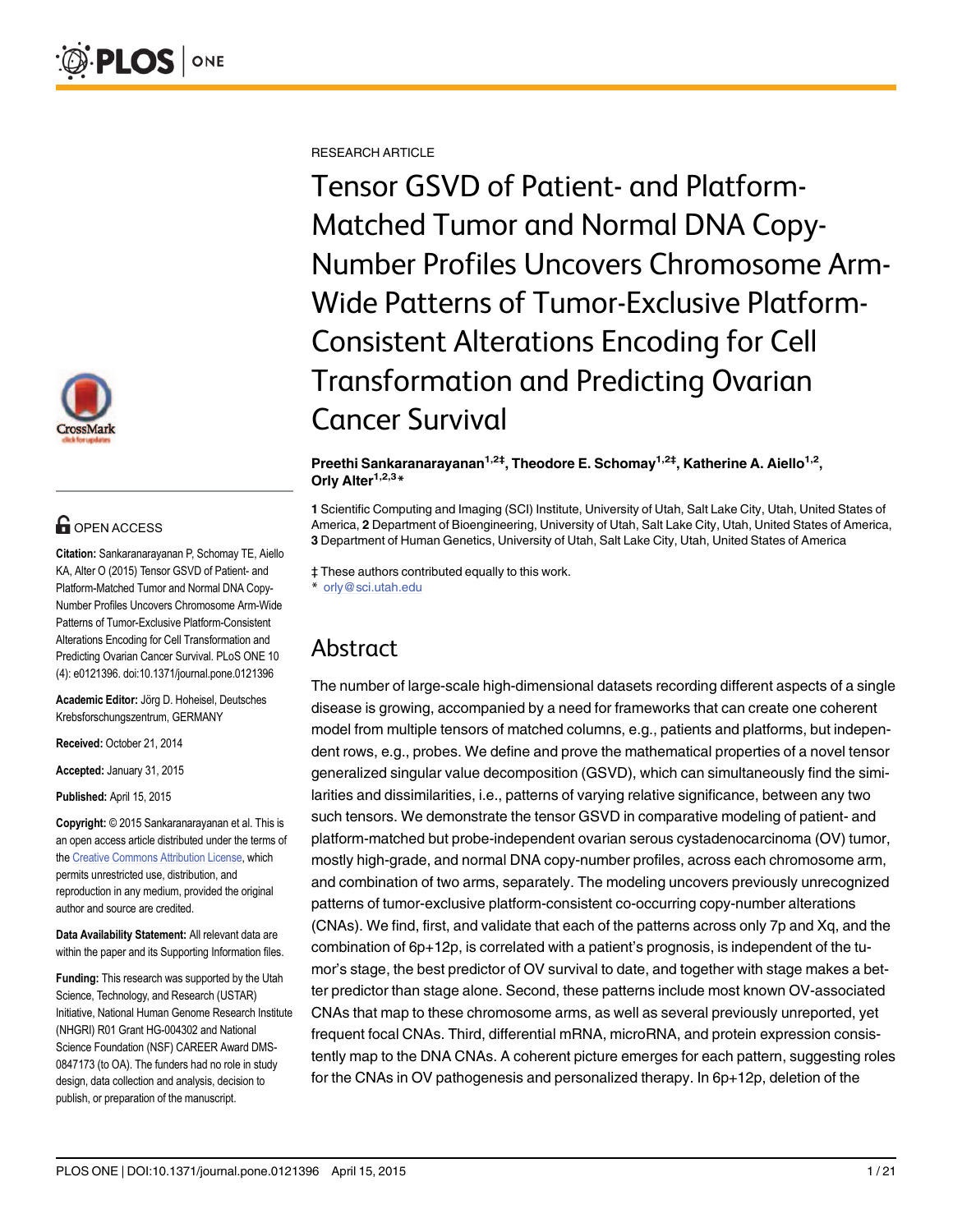<span id="page-1-0"></span>

Competing Interests: The authors have declared that no competing interests exist.

p21-encoding CDKN1A and p38-encoding MAPK14 and amplification of RAD51AP1 and KRAS encode for human cell transformation, and are correlated with a cell's immortality, and a patient's shorter survival time. In 7p, RPA3 deletion and POLD2 amplification are correlated with DNA stability, and a longer survival. In Xq, PABPC5 deletion and BCAP31 amplification are correlated with a cellular immune response, and a longer survival.

### Introduction

The growing number of large-scale high-dimensional datasets recording different aspects of a single disease promise to enhance basic understanding of life on the molecular level as well as medical diagnosis, prognosis, and treatment. This is accompanied by a fundamental need for mathematical frameworks that can create one coherent model from multiple datasets arranged in multiple order-matched, column-matched, and row-independent tensors, i.e., tensors of the same number of dimensions each, with one-to-one mappings among the columns across all but one of the corresponding dimensions among the tensors, but not necessarily among the rows across the one remaining dimension in each tensor. Consider, e.g., the structure of the DNA copy-number datasets in the Cancer Genome Atlas (TCGA) [\[1](#page-17-0), [2](#page-17-0)]. Profiles of tumor and normal tissues from the same set of patients have the structure of two matrices, i.e., secondorder tensors, with a one-to-one mapping between the columns that correspond to the same set of patients, but not necessarily between the rows that correspond to the DNA copy-number probes with valid data in either the tumor or the normal dataset, and may be different. When the tumor and normal profiles are measured in replicates, e.g., by the same set of profiling platforms, then the structure of the tumor and normal datasets is that of two third-order tensors, of matched columns that correspond to the same sets of patients and platforms, and independent rows that correspond to the probes in either the tumor or the normal dataset.

The higher-order generalized singular value decomposition (HO GSVD) is the only simultaneous decomposition to date of more than two such column-matched but row-independent datasets, which is by definition exact, and which mathematical properties allow interpreting its variables and operations in terms of the similar as well as dissimilar, e.g., biomedical reality among the datasets  $[3, 4]$  $[3, 4]$  $[3, 4]$  $[3, 4]$ . The HO GSVD generalizes the GSVD  $[5-12]$  $[5-12]$  $[5-12]$  $[5-12]$  $[5-12]$ , which was demonstrated in comparative modeling of, e.g., patient-matched but probe-independent glioblastoma (GBM) brain tumor and normal DNA copy-number profiles from TCGA [\[13\]](#page-18-0). The modeling uncovered a previously unrecognized genome-wide pattern of tumor-exclusive copy-number alterations (CNAs). Prior to the modeling, DNA copy-number subtypes of GBM predictive of survival and response to chemotherapy were not conclusively identified  $[14, 15]$  $[14, 15]$  $[14, 15]$ , and the best predictor of GBM survival was the patient's age at diagnosis  $[16, 17]$  $[16, 17]$  $[16, 17]$  $[16, 17]$  $[16, 17]$ . Survival analyses  $[18, 19]$  $[18, 19]$  $[18, 19]$  $[18, 19]$  $[18, 19]$ showed and validated that the pattern is correlated with a GBM patient's prognosis and response to chemotherapy, is independent of age, and together with age makes a better predictor than age alone. Segmentation [[20](#page-18-0), [21](#page-18-0)] of the pattern showed that it includes most known GBM-associated changes in chromosome numbers and focal CNAs, as well as several previously unreported, yet frequent CNAs. This suggested that the pattern is not only correlated, but also possibly causally coordinated with the GBM tumor's pathogenesis. Previously unrecognized targets for personalized GBM drug therapy were also suggested, the tousled-like kinase 2 TLK2 and the methyltransferase-like 2A METTL2A [[22](#page-18-0)–[24\]](#page-18-0). The GSVD comparative modeling, therefore, resulted in new insights into the poorly understood relations between a GBM tumor's genome and a patient's survival phenotype.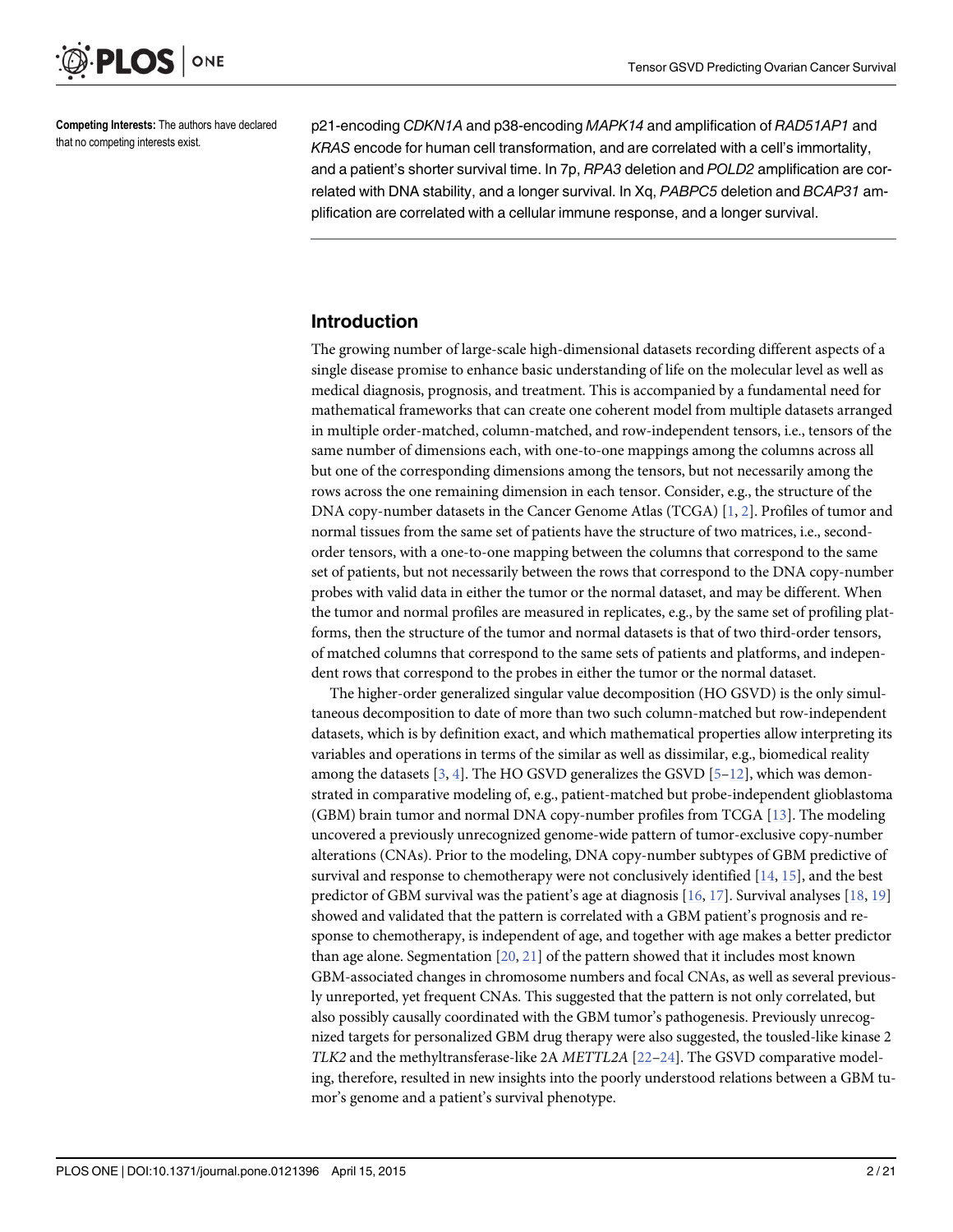<span id="page-2-0"></span>The GSVD and HO GSVD, however, are limited to datasets arranged in second-order tensors, i.e., matrices. We define, therefore, a novel tensor GSVD, i.e., an exact simultaneous decomposition of two datasets, arranged in two higher-than-second-order tensors of matched column dimensions but independent row dimensions. The tensor GSVD factors or separates the pair of tensors into corresponding pairs of "subtensors", i.e., pairs of outer products or combinations of a paired set of patterns each: patterns, one across each of the matched column dimensions, which are identical for both tensors, combined with one pattern across the independent row dimension of either one of the two tensors. The pairs of subtensors are of varying relative mathematical significance, i.e., the significance of one subtensor in a pair in the corresponding tensor relative to the significance of the second subtensor in the second tensor varies among the pairs of subtensors. We prove that the tensor GSVD extends the GSVD and the tensor higher-order singular value decomposition (HOSVD)  $[25-28]$  $[25-28]$  $[25-28]$  $[25-28]$  from a decomposition of either two columnmatched matrices or one tensor, respectively, to a decomposition of two order-matched, column-matched, and row-independent tensors [\[29\]](#page-18-0). We also show that the mathematical properties of the tensor GSVD allow interpreting the subtensors in terms of the biomedical similarities and dissimilarities between the two corresponding high-dimensional datasets.

We demonstrate the tensor GSVD in comparative modeling of patient- and platformmatched but probe-independent ovarian serous cystadenocarcinoma (OV) tumor and normal DNA copy-number profiles from TCGA. Most of the tumors, i.e., >95%, are high-grade tumors [\[30\]](#page-18-0). OV accounts for about 90% of all ovarian cancers. Despite recent large-scale profiling efforts, the best predictor of OV survival to date has remained the tumor's stage at diagnosis, a pathological assessment of the spread of the cancer numbering I to IV [[31](#page-18-0)]. About 25% of primary OV tumors are resistant, and most recurrent OV tumors develop resistance to platinum-based chemotherapy, the first-line treatment for more than 30 years now [[32](#page-18-0)]. Even though there exist drugs for platinum-based chemotherapy-resistant OV tumors, no pathology laboratory diagnostic exists that distinguishes between resistant and sensitive tumors before the treatment [\[33\]](#page-19-0). OV tumors exhibit significant CNA variation among them, much more so than, e.g., GBM tumors, and very few frequent CNAs typical of OV have been identified so far. We, therefore, model the profiles across each chromosome arm, and each combination of two chromosome arms, separately. The modeling uncovers previously unrecognized chromosome arm-wide patterns of tumor-exclusive and platform-consistent co-occurring CNAs.

By using survival analyses of the discovery and, separately, validation set of patients, as well as only the platinum-based chemotherapy patients in the discovery and validation sets, we find, first, and validate that each of the patterns across only the chromosome arms 7p and Xq, and across only the combination of the two chromosome arms 6p+12p (but not 6p nor 12p separately), is correlated with an OV patient's prognosis and response to platinum-based chemotherapy, is independent of stage, and together with stage makes a better predictor than stage alone. By using survival analyses of only the  $> 95\%$  patients with high-grade tumors, we find and validate that these patterns are also independent of the OV tumor's grade. We observe three groups of significantly different prognoses among the patients classified by a combination of the 6p+12p, 7p, and Xq tensor GSVD classifications, suggesting a possible implementation of the patterns in a pathology laboratory test. Second, by using segmentation of the 6p+12p, 7p, and Xq patterns, we find that the amplifications and deletions identified by these patterns include most known OV-associated CNAs that map to these chromosome arms [[34](#page-19-0)], as well as several previously unreported, yet frequent focal CNAs  $[35-38]$  $[35-38]$  $[35-38]$  $[35-38]$  $[35-38]$ . Third, by using gene ontology enrichment analyses of the OV tumor mRNA expression profiles of the patients [[39,](#page-19-0) [40\]](#page-19-0), we find that differential mRNA expression between the patients, classified by any one of the three tensor GSVDs, is enriched in ontologies corresponding to one of three hallmarks of cancer [\[41](#page-19-0)]: a cell's immortality in 6p+12p, DNA instability in 7p, and cellular immune response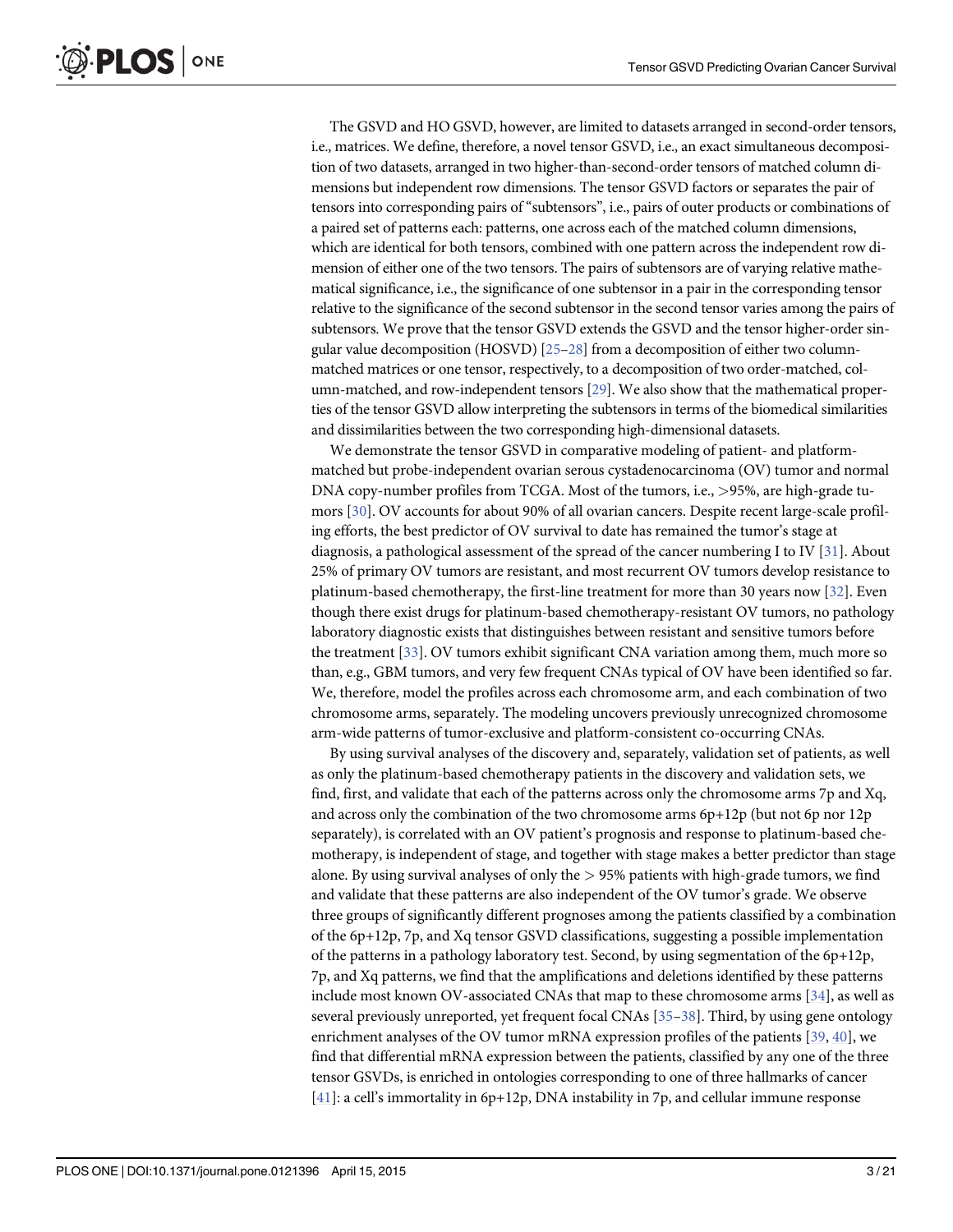<span id="page-3-0"></span>suppression in Xq. The differential mRNA expression of genes from these enriched ontologies that are located on any one of the chromosome arms is consistent with the CNAs across that arm. Genes that map to amplifications or deletions on any one pattern, are overexpressed or underexpressed, respectively, in the patients which tumor profiles are classified as highly similar to that pattern. The differential expression of all microRNAs and proteins that map to any one of the chromosome arms is also consistent with the CNAs across that arm.

Taken together, a coherent picture emerges for each of these previously unrecognized chromosome arm-wide patterns of tumor-exclusive and platform-consistent co-occurring alterations, suggesting roles for the DNA CNAs in OV pathogenesis in addition to personalized diagnosis, prognosis, and treatment. In 6p+12p, loss of the p21-encoding CDKN1A and the p38-encoding MAPK14 on 6p, and gain of KRAS on 12p, combined but not separately, can lead to transformation of human normal to tumor cells [\[42,](#page-19-0) [43\]](#page-19-0). These transformation-encoding CNAs, together with deletion of TNF on 6p, and amplification of RAD51AP1 and ITPR2 on 12p, are correlated with a suppression of cell cycle arrest, senescence, and apoptosis, i.e., a tumor cell's immortality, and a patient's shorter survival time  $[44–55]$  $[44–55]$  $[44–55]$  $[44–55]$  $[44–55]$ . Note that there already exist drugs that interact with CDKN1A, MAPK14, and RAD51AP1, even though these genes were not recognized previously as targets for OV drug therapy [[56](#page-20-0)]. In 7p, RPA3 deletion and POLD2 amplification are correlated with DNA repair during replication, i.e., DNA stability, and a longer survival time [\[57,](#page-20-0) [58\]](#page-20-0). In Xq, PABPC5 deletion and BCAP31 amplification are correlated with a cellular immune response, and a longer survival time [[59](#page-20-0)].

### Mathematical Method: Tensor GSVD

## Discovery Datasets are Pairs of Column-Matched but Row-Independent Tensors

We selected primary OV tumor and normal DNA copy-number profiles of a set of 249 TCGA patients [\[2\]](#page-17-0) (Sec. 1.1 in [S1 Appendix,](#page-16-0) and [S1 Dataset\)](#page-16-0). Each profile was measured in two replicates by the same set of two DNA microarray platforms. For each chromosome arm or combination of two chromosome arms, the structure of these tumor and normal discovery datasets  $\mathcal{D}_1$  and  $\mathcal{D}_2$ , of  $K_1$ -tumor and  $K_2$ -normal probes  $\times$  L-patients, i.e., arrays  $\times$  M-platforms, is that of two third-order tensors with one-to-one mappings between the column dimensions L and *M*, but different row dimensions  $K_1$  and  $K_2$ , where  $K_1, K_2 \geq LM$ .

### The Tensor GSVD

We define, therefore, a novel tensor GSVD that simultaneously separates the paired datasets into weighted sums of LM paired "subtensors", i.e., combinations or outer products of three patterns each: Either one tumor-specific pattern of copy-number variation across the tumor probes, i.e., a "tumor arraylet"  $u_{1,a}$ , or the corresponding normal-specific pattern across the normal probes, i.e., the "normal arraylet"  $u_{2,a}$ , combined with one pattern of copy-number variation across the patients, i.e., an "x-probelet"  $v_{x,b}^T$  and one pattern across the platforms, i.e., a "y-probelet"  $v_{y,c}^T$ , which are identical for both the tumor and normal datasets ([Fig. 1](#page-4-0), and Figs. A and B in [S1 Appendix\)](#page-16-0),

$$
\mathcal{D}_{i} = \mathcal{R}_{i} \times_{a} U_{i} \times_{b} V_{x} \times_{c} V_{y}
$$
\n
$$
= \sum_{a=1}^{LM} \sum_{b=1}^{L} \sum_{c=1}^{M} \mathcal{R}_{i,abc} \mathcal{S}_{i}(a, b, c),
$$
\n
$$
\mathcal{S}_{i}(a, b, c) = u_{i,a} \otimes v_{x,b}^{T} \otimes v_{y,c}^{T}, \quad i = 1, 2,
$$
\n
$$
(1)
$$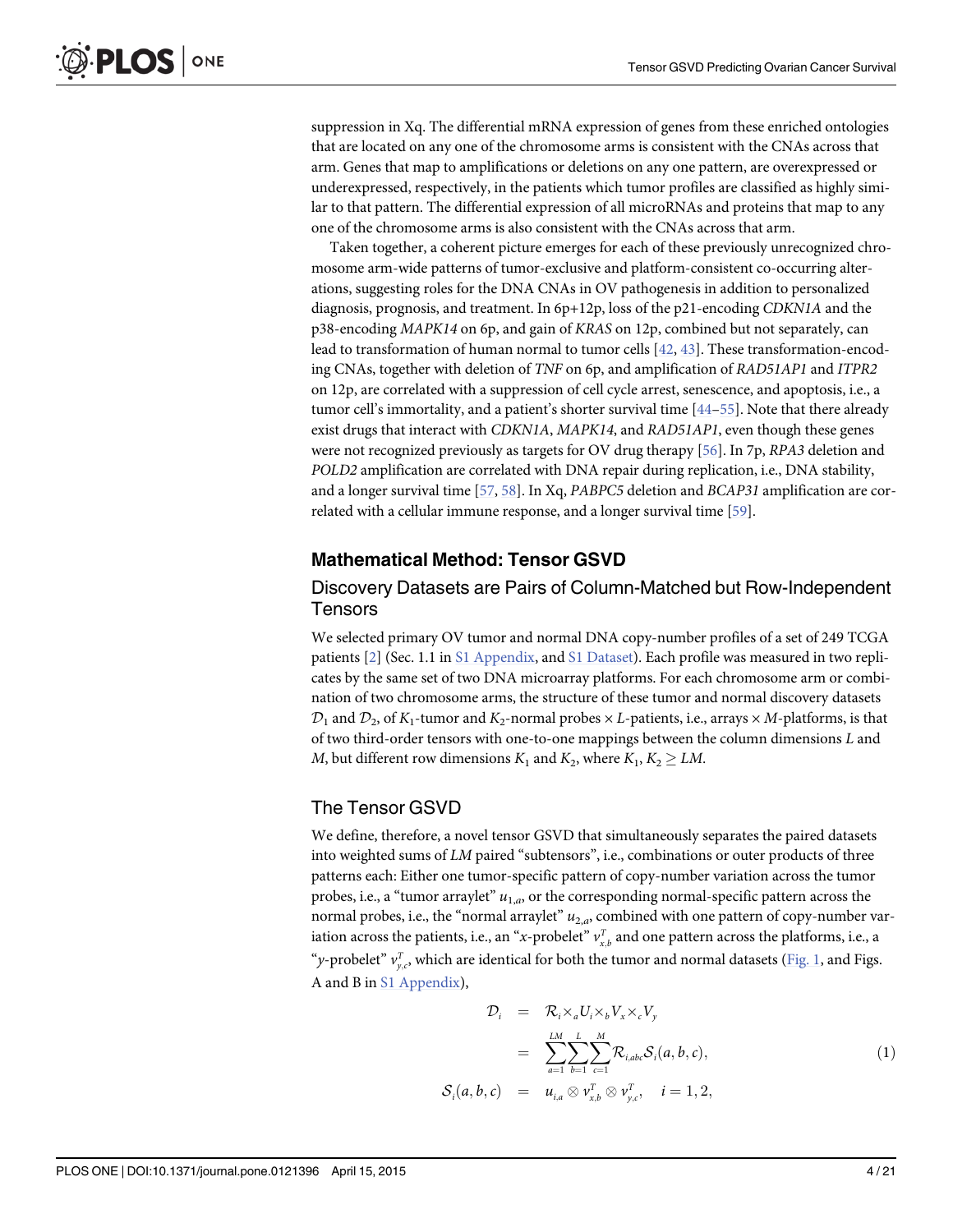

[Fig 1. T](#page-3-0)ensor generalized singular value decomposition (GSVD) of the patient- and platform-matched DNA copy-number profiles of the 6p+12p chromosome arms. For each chromosome arm or combination of two chromosome arms, the structure of the tumor and normal discovery datasets ( $\mathcal{D}_1$  and  $\mathcal{D}_2$ ) is that of two third-order tensors with one-to-one mappings between the column dimensions but different row dimensions. The patients, platforms, probes, and tissue types, each represent a degree of freedom. Unfolded into a single

<span id="page-4-0"></span>O PLOS ONE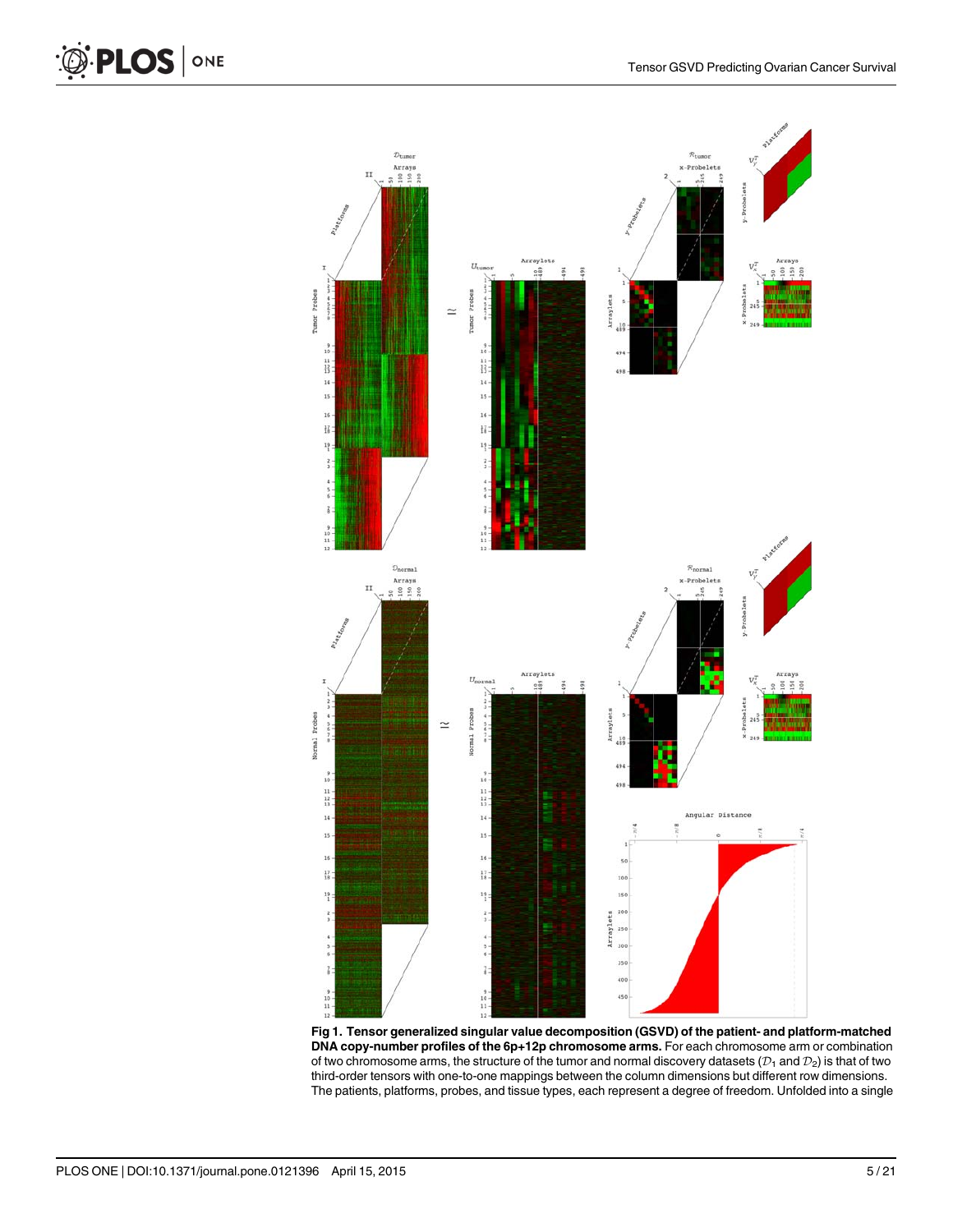<span id="page-5-0"></span>matrix, some of the degrees of freedom are lost and much of the information in the datasets might also be lost. We define a tensor GSVD that simultaneously separates the paired datasets into weighted sums of paired subtensors, i.e., combinations or outer products of three patterns each: Either one tumor-specific pattern of copy-number variation across the tumor probes, i.e., a tumor arraylet (a column basis vector of  $U_1$ ), or the corresponding normal-specific arraylet (a column basis vector of  $U_2$ ), combined with one pattern of variation across the patients, i.e., an x-probelet (a row basis vector of  $V_x^{\tau}$ ), and one pattern across the platforms, i.e., a y-probelet (a row basis vector of  $V_{_y}^{\tau}$ ), which are identical for both the tumor and normal datasets [\(Equation 1\)](#page-3-0). The tensor GSVD is depicted in a raster display, with relative copy-number gain (red), no change (black), and loss (green), explicitly showing the first through the 5th, and the 245th through the 249th 6p+12p x-probelets, both 6p+12p y-probelets, and the first through the 10th, and the 489th through the 498th 6p+12p tumor and normal arraylets. We prove that the significance of a subtensor in the tumor dataset relative to that of the corresponding subtensor in the normal dataset, i.e., the tensor GSVD angular distance, equals the row mode GSVD angular distance, i.e., the significance of the corresponding tumor arraylet in the tumor dataset relative to that of the normal arraylet in the normal dataset. The tensor GSVD angular distances for the 498 pairs of 6p+12p arraylets are depicted in a bar chart display, where the angular distance corresponding to the first pair of arraylets is  $\sim \pi/4$ . For the 6p+12p combination of two chromosome arms, we find that the most significant subtensor in the tumor dataset (which corresponds to the coefficient of largest magnitude in  $\mathcal{R}_1$ ) is a combination of (i) the first y-probelet, which is approximately invariant across the platforms, (ii) the first x-probelet, which classifies the discovery set of patients into two groups of high and low coefficients, of significantly and robustly different prognoses, and (iii) the first, most tumor-exclusive tumor arraylet, which classifies the validation set of patients into two groups of high and low correlations of significantly different prognoses consistent with the x-probelet's classification of the discovery set.

doi:10.1371/journal.pone.0121396.g001

where  $\times_a U_i$ ,  $\times_b V_x$  and  $\times_c V_y$  denote tensor-matrix multiplications, which contract the LMarraylet, L-x-probelet, and M-y-probelet dimensions of the "core tensor"  $\mathcal{R}_i$  with those of  $U_i$ ,  $V_x$ , and  $V_y$ , respectively, and where  $\otimes$  denotes an outer product.

**Construction.** Suppose that unfolding (or matricizing) both tensors  $D_i$  into matrices, each preserving the  $K_i$ -row dimension, e.g., by appending the LM columns  $\mathcal{D}_{i,lm}$  of the corresponding tensor, gives two full column-rank matrices  $D_i \in \mathbb{R}^{K_i \times LM}$ . We obtain the column bases vectors  $U_i$  from the GSVD of  $D_i$  [\[5](#page-17-0)–[13\]](#page-18-0), i.e., the "row mode GSVD"

$$
D_i = (\dots, \mathcal{D}_{i,lm}, \dots) = U_i \Sigma_i V^T, \quad i = 1, 2. \tag{2}
$$

Suppose, similarly, that unfolding both tensors  $\mathcal{D}_i$  into matrices, each preserving the L-x-(or M-y-) column dimension, e.g., by appending the  $K_i$  M rows  $\mathcal{D}^T_{i,k_i:m}$  (or the  $K_i$  L rows  $\mathcal{D}^T_{i,k_i:k}$ of the corresponding tensor, gives two full column-rank matrices  $D_{ix} \in \mathbb{R}^{K_i M \times L}$  (or  $D_{iv} \in$  $\mathbb{R}^{K_i\,L\times M}$ ). We obtain the x- (or y-) row basis vectors  $V^T_x$  (or  $V^T_y$ ), from the GSVD of  $D_{ix}$  (or  $D_{iy}$ ), i.e., the  $x$ - (or  $y$ -) column mode GSVD,

$$
D_{ix} = (\dots, \mathcal{D}_{i,km}^T, \dots) = U_{ix} \Sigma_{ix} V_x^T,
$$
  
\n
$$
D_{iy} = (\dots, \mathcal{D}_{i,kl}^T, \dots) = U_{iy} \Sigma_{iy} V_y^T, \quad i = 1, 2.
$$
\n(3)

Note that the x- and y-row bases vectors are, in general, non-orthogonal but normalized, and  $V_x$  and  $V_y$  are invertible. The column bases vectors are normalized and orthogonal, i.e., uncorrelated, such that  $U_i^T U_i = I$ .

The generalized singular values are positive, and are arranged in  $\Sigma_i$ ,  $\Sigma_{i;x}$  and  $\Sigma_{iy}$  in decreasing orders of the corresponding "GSVD angular distances", i.e., decreasing orders of the ratios  $\sigma_{1,a}/\sigma_{2,a}$ ,  $\sigma_{1x,b}/\sigma_{2x,b}$ , and  $\sigma_{1y,c}/\sigma_{2y,c}$ , respectively. We then compute the core tensors  $\mathcal{R}_i$  by contracting the row-, x-, and y-column dimensions of the tensors  $\mathcal{D}_i$  with those of the matrices  $U_i$ ,  $V_x^{-1}$ , and  $V_y^{-1}$ , respectively. For real tensors, the "tensor generalized singular values"  $\mathcal{R}_{i,abc}$  tabulated in the core tensors are real but not necessarily positive. Our tensor GSVD construction generalizes the GSVD to higher orders in analogy with the generalization of the singular value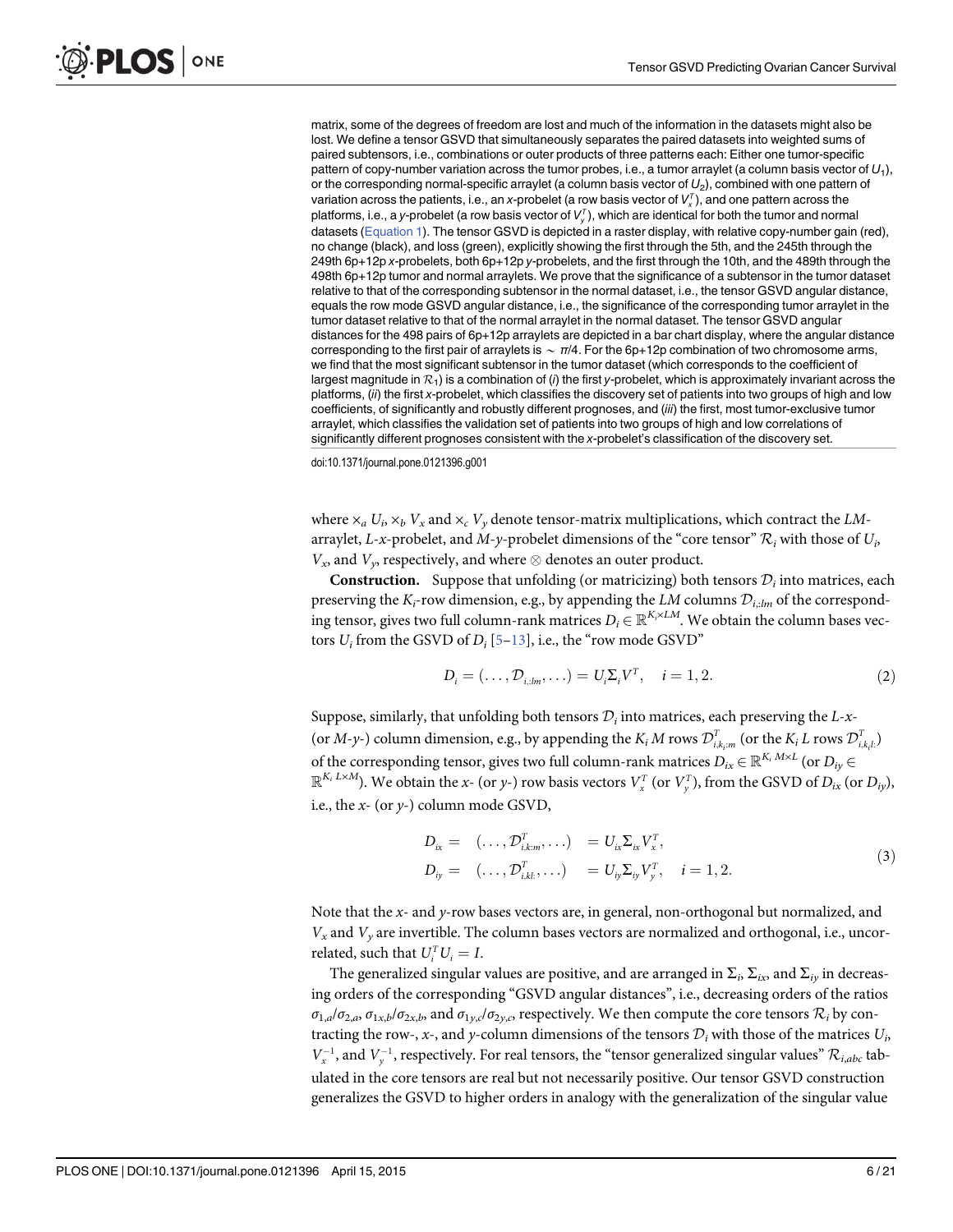<span id="page-6-0"></span>decomposition (SVD) by the HOSVD  $[25-28]$  $[25-28]$  $[25-28]$  $[25-28]$ , and is different from other approaches to the decomposition of two tensors [[29](#page-18-0)].

Existence, uniqueness and special cases. We prove that our tensor GSVD exists for two tensors of any order because it is constructed from the GSVDs of the tensors unfolded into full column-rank matrices (Lemma A in  $S1$  Appendix). The tensor GSVD has the same uniqueness properties as the GSVD, where the column bases vectors  $u_{i,a}$  and the row bases vectors  $v_{x,b}^T$  and  $v_{y,c}^T$  are unique, except in degenerate subspaces, defined by subsets of equal generalized singular values  $\sigma_{i,q}$ ,  $\sigma_{i\kappa}$ , and  $\sigma_{i\kappa}$ , respectively, and up to phase factors of  $\pm 1$ , such that each vector cap-tures both parallel and antiparallel patterns (Lemma B in [S1 Appendix\)](#page-16-0). The tensor GSVD of two second-order tensors reduces to the GSVD of the corresponding matrices (Corollary A in <u>[S1 Appendix](#page-16-0)</u>). The tensor GSVD of the tensor  $\mathcal{D}_1 \in \mathbb{R}^{LM \times L \times M}$ , which row mode unfolding gives the identity matrix  $D_1 = I \in \mathbb{R}^{LM \times LM}$ , and a tensor  $D_2$  of the same column dimensions reduces to the HOSVD of  $\mathcal{D}_2$  (Theorem A in  $\underline{\text{S1} \text{ Appendix}}$ ).

**Interpretation.** The significance of the subtensor  $S_i(a,b,c)$  in the tensor  $D_i$  is defined proportional to the magnitude of the corresponding tensor generalized singular values  $\mathcal{R}_{i,abc}$ (Fig. C in [S1 Appendix](#page-16-0)), in analogy with the HOSVD,

$$
\mathcal{P}_{i,abc} = \mathcal{R}_{i,abc}^2 / \sum_{a=1}^{LM} \sum_{b=1}^{L} \sum_{c=1}^{M} \mathcal{R}_{i,abc}^2, \quad i = 1, 2.
$$
 (4)

The significance of  $S_1(a,b,c)$  in  $\mathcal{D}_1$  relative to that of  $S_2(a,b,c)$  in  $\mathcal{D}_2$  is defined by the "tensor" GSVD angular distance"  $\Theta_{abc}$  as a function of the ratio  $\mathcal{R}_{1,abc}/\mathcal{R}_{2,abc}$ . This is in analogy with, e.g., the row mode GSVD angular distance  $\theta_a$ , which defines the significance of the column basis vector  $u_{1,a}$  in the matrix  $D_1$  of [Equation \(2\)](#page-5-0) relative to that of  $u_{2,a}$  in  $D_2$  as a function of the ratio  $\sigma_{1,a}/\sigma_{2,a}$ ,

$$
\Theta_{abc} = \arctan\left(\mathcal{R}_{1,abc}/\mathcal{R}_{2,abc}\right) - \pi/4,
$$
\n
$$
\theta_a = \arctan\left(\sigma_{1,a}/\sigma_{2,a}\right) - \pi/4.
$$
\n(5)

Because the ratios of the positive generalized singular values satisfy  $\sigma_{1,a}/\sigma_{2,a} \in [0,\infty)$ , the row mode GSVD angular distances satisfy  $\theta_a \in [-\pi/4, \pi/4]$ . The maximum (or minimum) angular distance, i.e.,  $\theta_a = \pi/4$ , which corresponds to  $\sigma_{1,a}/\sigma_{2,a}$  > > 1 (or - $\pi/4$ , which corresponds to  $\sigma_{1,a}/\sigma_{2,a}$  < < 1), indicates that the row basis vector  $v_a^T$  of <u>Equation (2)</u>, which corresponds to the column basis vectors  $u_{1,a}$  in  $D_1$  and  $u_{2,a}$  in  $D_2$ , is exclusive to  $D_1$  (or  $D_2$ ). An angular distance of  $\theta_a = 0$ , which corresponds to  $\sigma_{1,a}/\sigma_{2,a} = 1$ , indicates a row basis vector  $v_a^T$  which is of equal significance in, i.e., common to both  $D_1$  and  $D_2$ .

Thus, while the ratio  $\sigma_{1,a}/\sigma_{2,a}$  indicates the significance of  $u_{1,a}$  in  $D_1$  relative to the significance of  $u_{2,a}$  in  $D_2$ , this relative significance is defined, as previously described [[12,](#page-18-0) [13](#page-18-0)], by the angular distance  $\theta_a$ , a function of the ratio  $\sigma_{1,a}/\sigma_{2,a}$ , which is antisymmetric in  $D_1$  and  $D_2$ . Note also that while other functions of the ratio  $\sigma_{1,a}/\sigma_{2,a}$  exist that are antisymmetric in  $D_1$  and  $D_2$ , the angular distance  $\theta_a$ , which is a function of the arctangent of the ratio, i.e., arctan( $\sigma_{1,a}/\sigma_{2,a}$ ), is the natural function to use, because the GSVD is related to the cosine-sine (CS) decomposi-tion, as previously described [[9](#page-17-0)], and, thus,  $\sigma_{1,a}$  and  $\sigma_{2,a}$  are related to the sine and the cosine functions of the angle  $\theta_a$ , respectively.

Theorem 1. The tensor GSVD angular distance equals the row mode GSVD angular distance, *i.e.*,  $\Theta_{abc} = \theta_a$ .

*Proof.* The unfolding of  $D_i$  of [Equation \(1\)](#page-3-0) into  $D_i$  of [Equation \(2\)](#page-5-0) unfolds the core tensors  $\mathcal{R}_i$  of [Equation \(1\)](#page-3-0) into matrices  $R_i$ , which preserve the row dimensions, i.e., the LM-column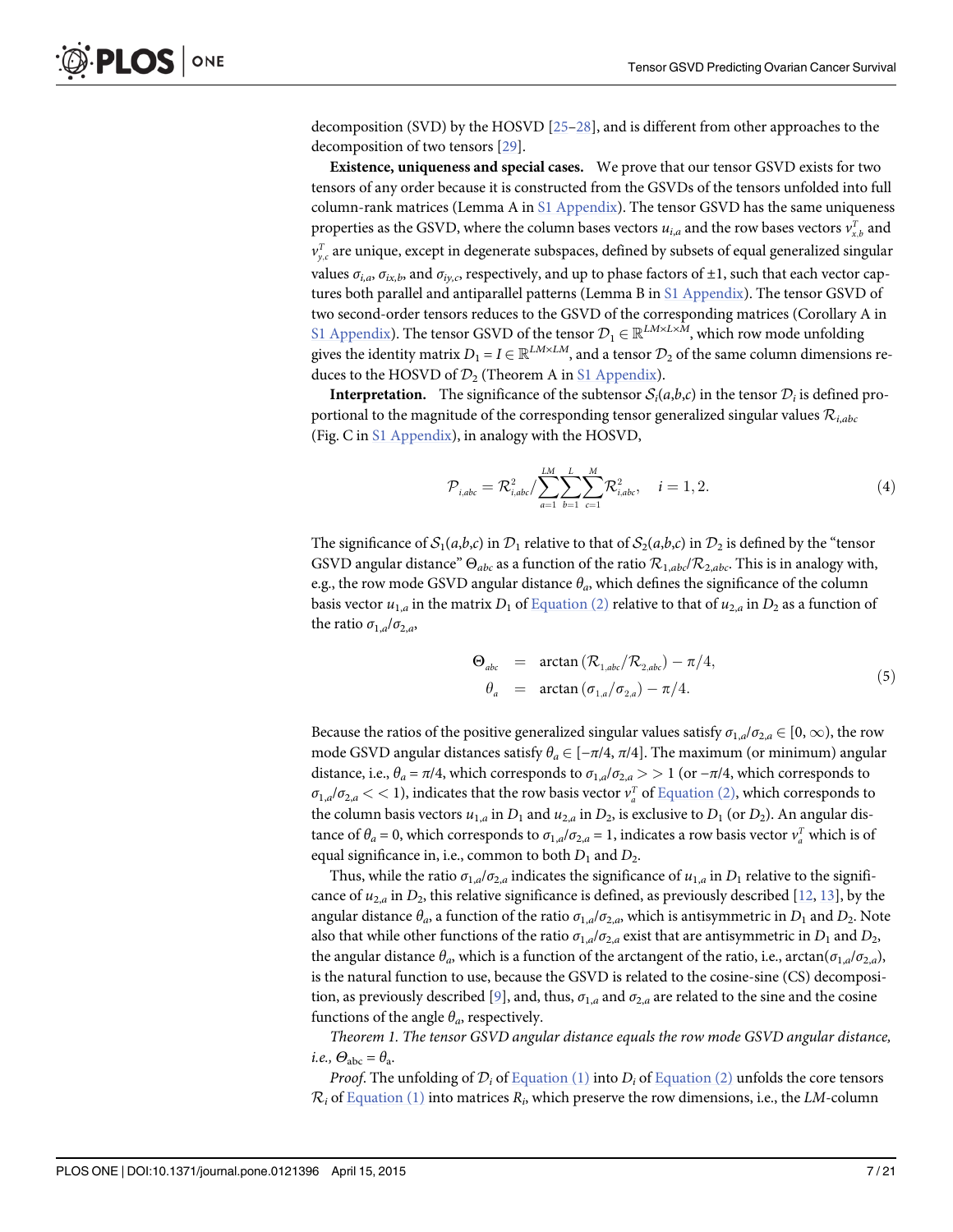<span id="page-7-0"></span>bases dimensions of  $\mathcal{R}_i$ , and gives

$$
D_i = U_i R_i (V_x^T \otimes V_y^T),
$$
  
\n
$$
R_i = \Sigma_i V^T (V_x^{-T} \otimes V_y^{-T}), \quad i = 1, 2,
$$
\n
$$
(6)
$$

where  $\otimes$  denotes a Kronecker product. Because  $\Sigma_i$  are positive diagonal matrices, it follows that  $\mathcal{R}_{1,abc}/\mathcal{R}_{2,abc} = \mathcal{R}_{1,a}/\mathcal{R}_{2,a} = \sigma_{1,a}/\sigma_{2,a}$ . Substituting this in [Equation \(5\)](#page-6-0) gives  $\Theta_{abc} = \theta_a$ . Note that the proof holds for tensors of higher-than-third order.

From this it follows that the tensor GSVD angular distance  $|\Theta_{abc}| \leq \pi/4$ , and that, therefore, the ratio of the tensor generalized singular values  $\mathcal{R}_{1,abc}/\mathcal{R}_{2,abc} > 0$ , even though  $\mathcal{R}_{1,abc}$  and  $\mathcal{R}_{2,abc}$  are not necessarily positive. It also follows that  $\Theta_{abc} = \pm \pi/4$  indicate a subtensor exclusive to either  $\mathcal{D}_1$  or  $\mathcal{D}_2$ , respectively, and that  $\Theta_{abc} = 0$  indicates a subtensor common to both.

Note that since the generalized singular values are arranged in  $\Sigma_i$  of [Equation \(2\)](#page-5-0) in a decreasing order of the row mode GSVD angular distances  $\theta_a$ , the most tumor-exclusive tumor subtensors, i.e.,  $S_1(a,b,c)$  where a maximizes  $\theta_a$  of <u>Equation (5)</u>, correspond to  $a = 1$ , whereas the most normal-exclusive normal subtensors, i.e.,  $S_2(a,b,c)$  where a minimizes  $\theta_a$ , correspond to  $a = LM$ .

#### Discovery and Validation of CNAs Predicting OV Survival

We compute the tensor GSVD of the tumor and normal discovery datasets for each chromosome arm and each combination of two chromosome arms, separately [\(S1 Mathematica Note](#page-16-0)[book\)](#page-16-0). For each arm or arms we examine the most significant subtensor in the tumor dataset, i.e.,  $S_1(a,b,c)$ , where a, b, and c maximize  $P_{1,abc}$  of <u>[Equation \(4\)](#page-6-0)</u>.

We, first, require the subtensor to be tumor-exclusive and platform-consistent: include the tumor arraylet  $u_{1,a}$  that is the most exclusive to the tumor dataset, i.e.,  $u_{1,1}$ , as well as a y-probelet  $v_{y,c}^T$  of consistent, i.e., approximately equal copy numbers in both platforms. Second, we require the subtensor to be correlated with an OV patient's prognosis in the discovery set of patients, i.e., include an x-probelet  $v_{x,b}^T$  that classifies the discovery set of patients into two groups of high (> 0.5 standardized median absolute deviation, i.e., sMAD, from the median) and low coefficients, of significantly (log-rank test P-value < 0.05) and robustly (throughout the range of  $\pm 0.1$  sMAD around the cutoff) different prognoses ([Fig. 2](#page-8-0)). Third, we require the subtensor to be correlated with prognosis in the validation set of patients, i.e., include an arraylet that classifies the validation set of patients into two groups of high and low Spearman's rank correlation coefficients of significantly different prognoses, consistent with the x-probelet's classification of the discovery set of patients [\(Fig. 3,](#page-10-0) and Sec. 1.3 in  $\S$ 1 Appendix). Note that the validation set includes 148 TCGA patients, mutually exclusive of the discovery set, with primary OV tumor profiles measured by at least one of the two DNA microarray platforms that were used to measure the discovery datasets ([S2 Dataset\)](#page-16-0).

We find that each of the tensor GSVDs of only the chromosome arms 7p and Xq, and only the combination of the two chromosome arms  $6p+12p$  (but not 6p nor 12p separately), uncovers a pattern of tumor-exclusive and platform-consistent co-occurring CNAs that is correlated with an OV patient's prognosis in the discovery and, separately, validation set of patients.

#### Biological Results

## Independent Chromosome Arm-Wide Predictors of OV Survival and Response to Platinum-Based Chemotherapy

To date, the best predictor of OV survival has remained the tumor's stage at diagnosis [[31](#page-18-0)] (Sec. 2.1, and Figs. D and E in [S1 Appendix\)](#page-16-0). Additional indicators, such as the residual disease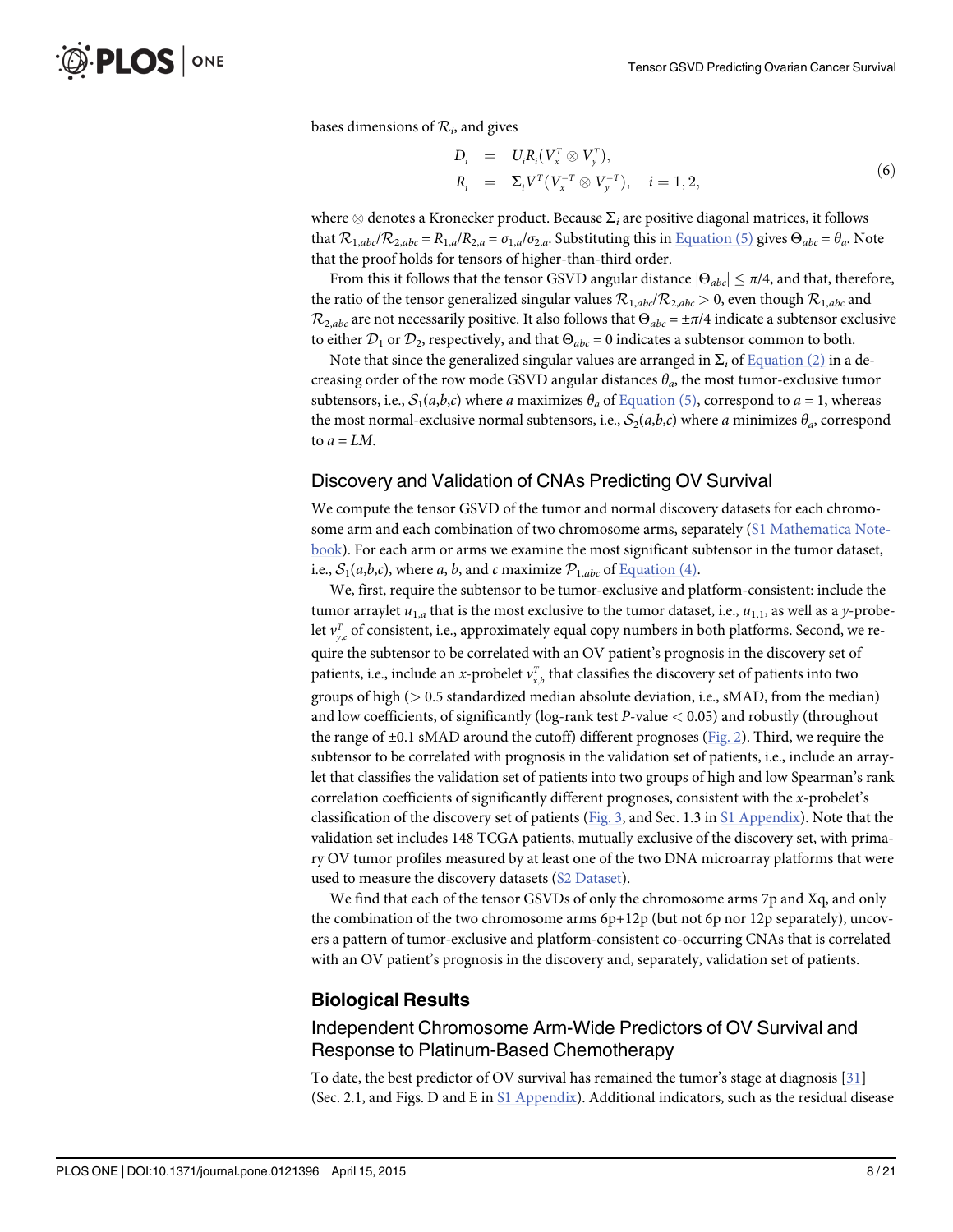$P_{\rm ST}$ 

<span id="page-8-0"></span>

[Fig 2. T](#page-7-0)umor-exclusive and platform-consistent DNA copy-number alterations (CNAs) correlated with ovarian serous cystadenocarcinoma (OV) patients' survival. (a) Plot of the first 6p+12p tumor arraylet describes a pattern of tumor-exclusive and platform-consistent co-occurring CNAs across the combination of the two chromosome arms 6p+12p. The probes are ordered, and their copy numbers are colored according to each probe's chromosomal band location. Segments (black lines) amplified and deleted include most known OV-associated CNAs that map to 6p+12p (black), including an amplification of KRAS and a deletion of PRIM2. CNAs previously unrecognized in OV (red) include a deletion of the p38-encoding MAPK14, and p21-encoding CDKN1A,

Cytogenetic Bands<br>(1) Tumor Relative DNA Copy Number

21 22 23

Relative DNA Copy Number in<br>Median Absolute Deviations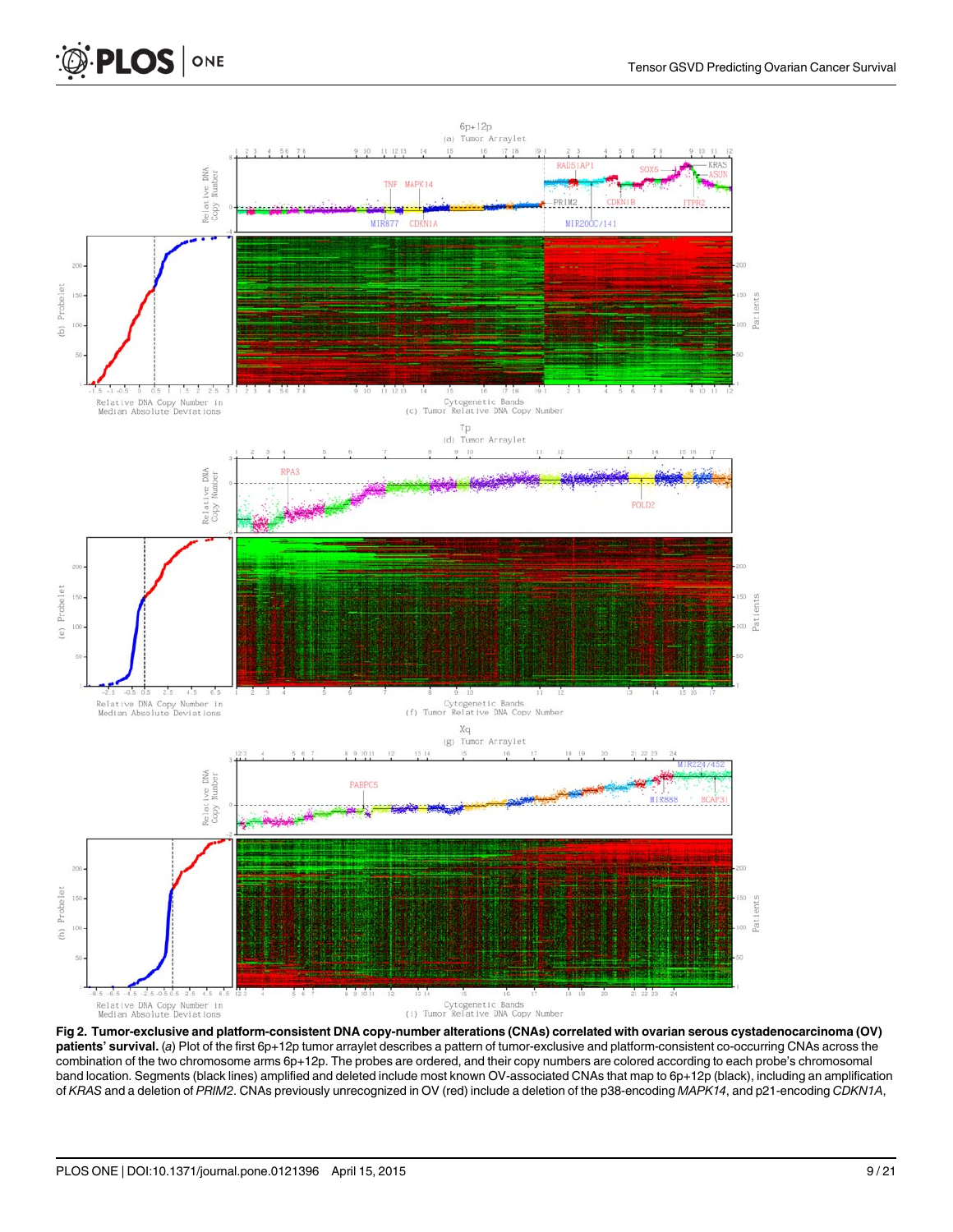

and an amplification of RAD51AP1, a deletion of TNF, and focal amplifications of ASUN, ITPR2, and the 5' ends of isoforms a and e, and exons 5 and 6 of SOX5. A high 6p+12p arraylet correlation is significantly correlated with a patient's shorter survival time. (b) Plot of the first 6p+12p x-probelet describes the classification of the discovery set of patients into two groups of high (blue) and low (red) coefficients. A high 6p+12p x-probelet coefficient is significantly and robustly correlated with a patient's shorter survival time. (c) Raster display of the 6p+12p tumor profiles, where medians of the profiles of the same patient measured by the two platforms were taken, with relative gain (red), no change (black), and loss (green) of DNA copy numbers. (d) Plot of the first 7p tumor arraylet describes a pattern of CNAs across the chromosome arm 7p. CNAs previously unrecognized in OV (red) include a focal deletion of RPA3 and an amplification of POLD2. A high 7p arraylet correlation is significantly correlated with a patient's longer survival time. (e) Plot of the first 7p x-probelet describes the classification of the discovery set of patients into two groups of high (red) and low (blue) coefficients. A high 7p x-probelet coefficient is significantly and robustly correlated with a patient's longer survival time. (f) Raster display of the 7p tumor profiles. (g) Plot of the first Xq tumor arraylet. CNAs previously unrecognized in OV (red) include a focal deletion of PABPC5 and an amplification of BCAP31. A high Xq arraylet correlation is significantly correlated with a patient's longer survival time. (h) Plot of the first Xq x-probelet describes the classification of the discovery set of patients into two groups of high (red) and low (blue) coefficients. A high Xq x-probelet coefficient is significantly and robustly correlated with a patient's longer survival time. (i) Raster display of the Xq tumor profiles.

doi:10.1371/journal.pone.0121396.g002

after surgery, the outcome of subsequent therapy, and the neoplasm status, which is the last known status of the disease, are determined during treatment. No diagnostic exists that distinguishes between platinum-based chemotherapy-resistant and -sensitive tumors before the treatment [[32](#page-18-0), [33](#page-19-0)].

We find and validate, by using survival analyses of the discovery and, separately, validation set of patients, as well as only the 88% and 95% platinum-based chemotherapy patients in the discovery and validation sets, respectively (Fig. F in [S1 Appendix\)](#page-16-0), that each of the patterns, across 6p+12, 7p, and Xq, is correlated with an OV patient's prognosis and response to platinum-based chemotherapy, is independent of stage, and together with stage makes a better predictor than stage alone.

We also find and validate that each of these three tensor GSVDs is independent of each of the additional standard indicators (Tables A and B in [S1 Appendix](#page-16-0)). For example, survival analyses of the discovery set classified by the  $6p+12p$  tensor GSVD into high and low x-probelet coefficients, and by pathology at diagnosis into tumor stages I-II and III-IV, give the bivariate Cox hazard ratios of 1.5 and 4.0, which are similar to the corresponding univariate ratios of 1.7 and 4.4, respectively  $[18]$  $[18]$  $[18]$ . Similarly, survival analyses of the validation set classified by the 6p+12p tensor GSVD into high and low arraylet correlation coefficients, and by pathology at diagnosis into tumor stages III and IV, give the bivariate Cox hazard ratios of 1.9 and 1.8, which are the same as the corresponding univariate ratios (Fig. G in  $S1$  Appendix). This means that the 6p+12p tensor GSVD and stage are independent predictors of survival. Therefore, combined with any one of the standard indicators, each of the three tensor GSVDs makes a better predictor than the standard indicator alone (Figs. H and I in [S1 Appendix](#page-16-0)). For example, the Kaplan-Meier (KM) median survival time difference of 61 months among the discovery set of patients classified by both the 6p+12p tensor GSVD and stage, is about 85% and more than two years greater than the 33 month difference between the patients classified by stage alone [\[19](#page-18-0)]. The KM median survival difference of 34 months among the validation set of patients classified by both the 6p+12p tensor GSVD and stage, is about 62% and more than one year greater than the 21 month difference between the patients classified by stage alone.

Note that while the discovery set of patients reflects the general OV patient population, with approximately 5%, 7%, 76%, and 12% of the patients diagnosed at stages I, II, III, and IV, respectively, the validation set reflects the high-stage OV patient population, with approximately 20% and 80% of the patients diagnosed at stages III and IV, respectively. The 6p+12p, 7p, and Xq tensor GSVDs, therefore, predict survival both in the general as well as in the high-stage OV patient population. Note also that the discovery and validation sets each include mostly, i.e., > 95% high-grade, i.e., grades 2 and higher tumors. Tumor grade does not correlate with survival in either the discovery or the validation set of patients. Survival analyses of only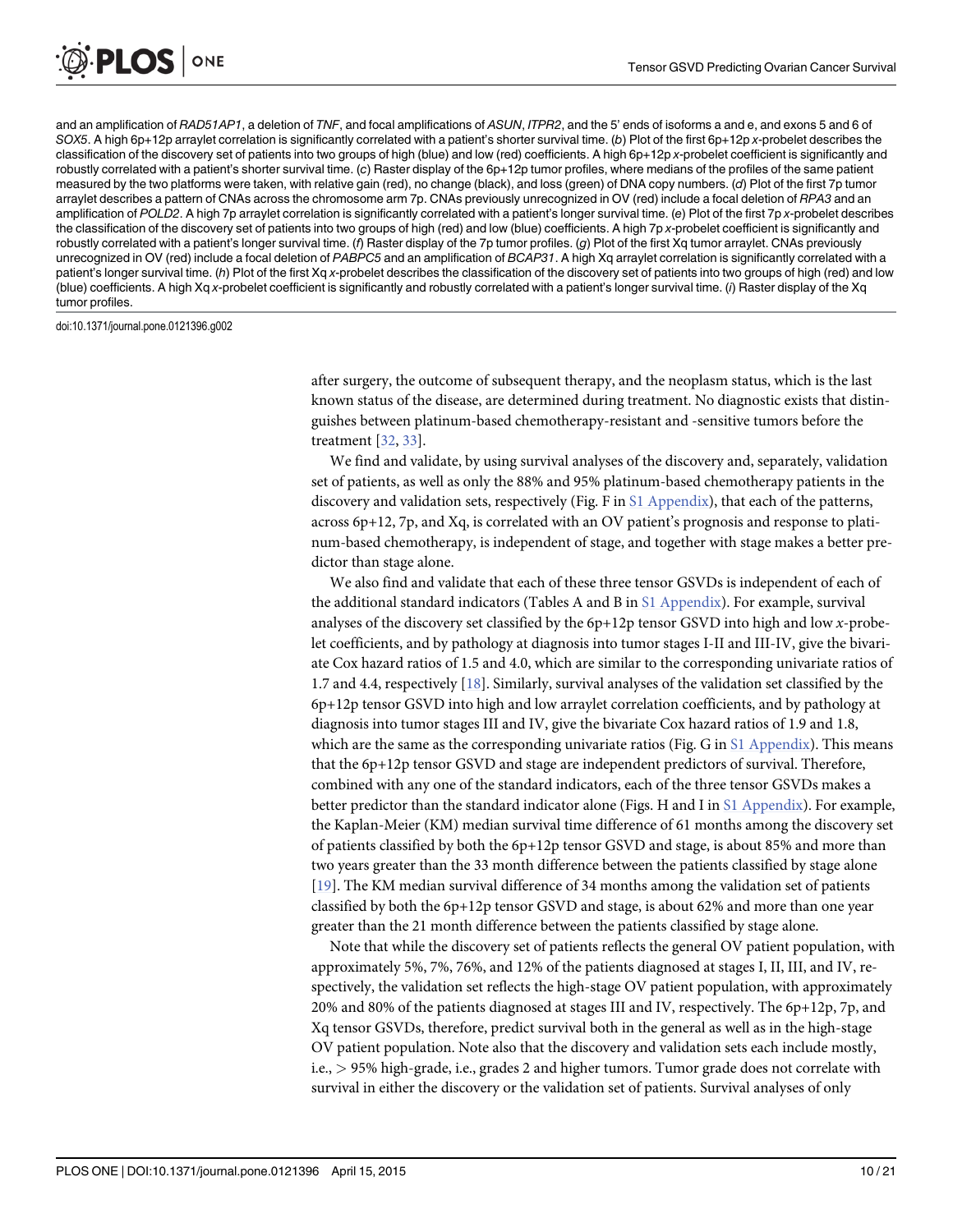

[Fig 3. S](#page-7-0)urvival analyses of the discovery and validation sets of patients classified by tensor GSVD, or tensor GSVD and tumor stage at diagnosis. (a) Kaplan-Meier (KM) curves of the discovery set of 249 patients classified by the 6p+12p x-probelet coefficient, show a median survival time difference of 11 **Fig 3. Survival analyses of the discovery and validation sets of patients classified by tensor GSVD, or tensor GSVD and tumor stage at diagnos<br>(a) Kaplan-Meier (KM) curves of the discovery set of 249 patients classified** classified by the 7p x-probelet coefficient. (c) The 249 patients classified by the Xq x-probelet coefficient. (d) The 249 patients classified by both the 6p+12p tensor GSVD and tumor stage at diagnosis, show the bivariate Cox hazard ratios of 1.5 and 4.0, which do not differ significantly from the corresponding

<span id="page-10-0"></span>**PLOS** | ONE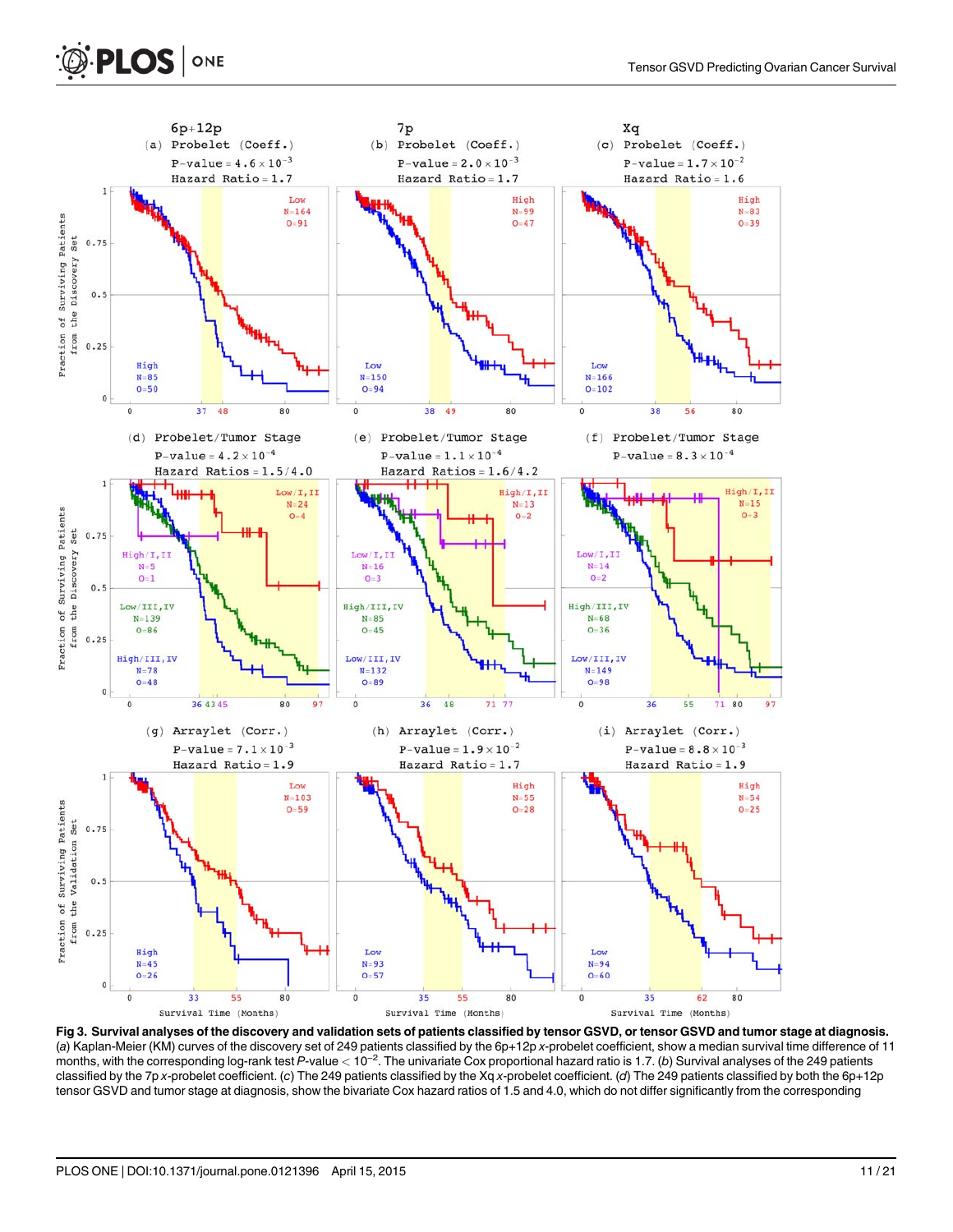univariate hazard ratios of 1.7 and 4.4, respectively. This means that the 6p+12p tensor GSVD is independent of stage, the best predictor of OV survival to date. The 61 months KM median survival time difference is about 85% and more than two years greater than the 33 month difference between the patients classified by stage alone. This means that the tensor GSVD and stage combined make a better predictor than stage alone. (e) The 249 patients classified by both the 7p tensor GSVD and stage. (f) The 249 patients classified by both the Xq tensor GSVD and stage. (g) KM curves of the validation set of 148 stage<br>III-IV patients classified by the 6p+12p arraylet correlation, show III-IV patients classified by the 6p+12p arraylet correlation, show a median survival time difference of 22 months, with the corresponding log-rank test Pvalue  $<$  10<sup>-2</sup>, and the univariate Cox proportional hazard ratio 1.9. This validates the survival analyses of the discovery set of 249 patients. (h) Survival analyses of the 148 patients classified by the 7p arraylet correlation. (i) The 148 patients classified by the Xq arraylet correlation.

doi:10.1371/journal.pone.0121396.g003

<span id="page-11-0"></span>**PLOS** ONE

the > 95% patients with high-grade tumors in the discovery and, separately, validation set give qualitatively the same and quantitatively similar results to those of the analyses of 100% of the patients in each set, respectively. The 6p+12p, 7p, and Xq tensor GSVDs, therefore, predict survival in the high-grade OV patient population, and are independent of the OV tumor's grade as well as the molecular distinctions between high- and low-grade OV tumors [[30](#page-18-0)].

We observe three groups of significantly different prognoses among the discovery and, separately, validation set of patients, as well as only the platinum-based chemotherapy patients, classified by a combination of the three, i.e., 6p+12p, 7p, and Xq, tensor GSVD classifications, each of which is binomial [\(Fig. 4](#page-12-0)). In group A, a combination of a low 6p+12p x-probelet coefficient or arraylet correlation, and high 7p and Xq x-probelet coefficients or arraylet correlations is indicative of a patient's significantly longer survival time and better response to platinum-based chemotherapy. In group B, the three combinations where just one of the three binomial classifications differs from that of group A, indicate shorter survival time and worse response to chemotherapy than those of group A. In group C, the four combinations where at least two of the three binomial classifications differ from that of group A, indicate shorter survival time and worse response to chemotherapy than those of group B as well as group A. For example, the KM median survival times of the discovery set of patients classified into groups A, B, and C are 86, 52, and 36 months, such that the median survival time of group A is more than four years greater than, and more than twice that of group C.

This suggests a possible implementation of the 6p+12p, 7p, and Xq patterns in a pathology laboratory test, where a patient's survival and response to platinum-based chemotherapy is predicted based upon the combination of the correlations of the OV tumor's DNA copy-number profile with the 6p+12p, 7p, and Xq patterns.

### Novel Frequent Focal CNAs Indicating Survival

OV tumors exhibit significant CNA variation among them, much more so than, e.g., GBM brain tumors  $[2, 13]$  $[2, 13]$  $[2, 13]$  $[2, 13]$  $[2, 13]$ . Very few frequently occurring OV CNAs have been identified to date.

We find, by using segmentation  $[20, 21]$  $[20, 21]$  $[20, 21]$ , that the three tensor GSVD arraylets include most known OV-associated CNAs that map to the corresponding chromosome arms, and several previously unreported yet frequent CNAs in > 23% of the patients. For example, the 6p+12p arraylet includes two segments corresponding to the only known OV focal CNAs that map to 6p+12p, 7p, or Xq (Sec. 2.2 in [S1 Appendix](#page-16-0)). One, a deletion (6p11.2), overlaps the 3' end unique to isoform a of the DNA primase polypeptide 2-encoding  $PRIM2$  [\[2\]](#page-17-0). The other, an amplification (12p12.1-p11.23), contains several genes, including the Kirsten rat sarcoma viral oncogene homolog KRAS, one of three human Ras genes, and the 5' ends of isoforms b and d of the SRY (sex determining region Y)-box 5-encoding SOX5 [[34\]](#page-19-0), and is significantly (log-rank test P-value  $< 0.05$ , and KM median survival time difference  $\geq 12$  months) correlated with OV survival ([S3 Dataset](#page-16-0)).

We also find that the three arraylet patterns include novel frequent focal CNAs (segments < 125 probes). Among these, four amplifications and two deletions are significantly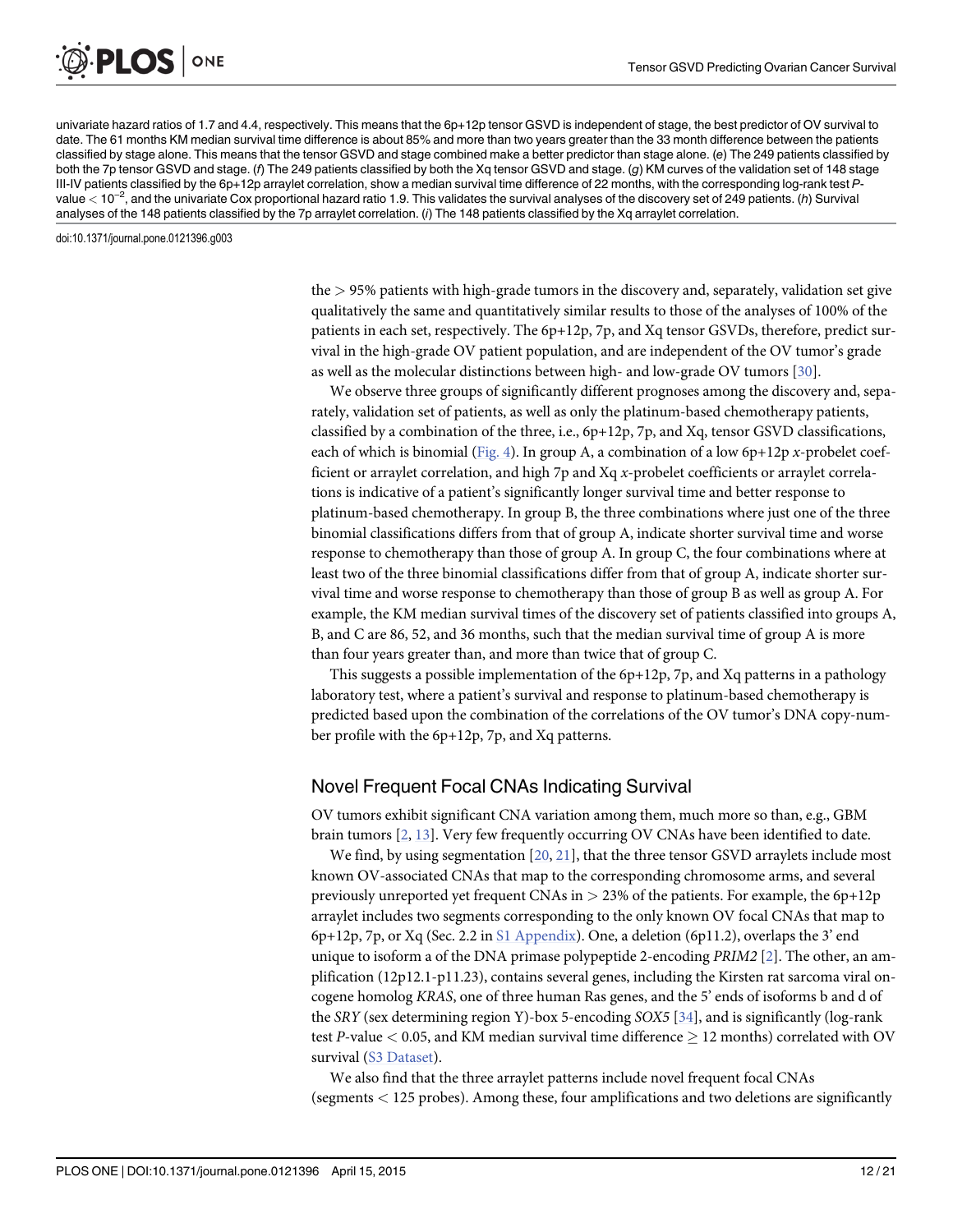

[Fig 4. S](#page-11-0)urvival analyses of the discovery and validation sets of patients, as well as only the platinum-based chemotherapy patients in the discovery and validation sets, classified by the 6p+12p, 7p, and Xq tensor GSVD combined. (a) KM curves of the discovery set of 249 patients classified by combination of the 6p+12p, 7p, and Xq x-probelet coefficients, show median survival times of 86, 52, and 36 months for the groups A, B, and C, **discovery and validation sets, classified by the 6p+12p, 7p, a** classified by combination of the 6p+12p, 7p, and Xq x-probelet corresponding log-rank test P-value  $< 10^{-3}$ respectively, with the corresponding log-rank test P-value  $< 10^{-3}$ . (b) KM survival analysis of only the 218, i.e.,  $\sim 88\%$  platinum-based chemotherapy patients in the discovery set, classified by combination of the three tensor GSVDs, gives qualitatively the same and quantitatively similar results to those of the analyses of 100% of the patients. This means that the combination of the three tensor GSVDs predicts survival in the platinum-based chemotherapy patient population. (c) KM curves of the validation set of 148 stage III-IV patients classified by combination of the 6p+12p, 7p, and Xq arraylet correlation coefficients, show median survival times of 72, 57, and 33 months for the groups A, B, and C, respectively, with the corresponding log-rank test patient populat<br>coefficients, sh<br>*P-*value < 10<sup>−3</sup> P-value  $< 10^{-3}$ . This validates the survival analyses of the discovery set of 249 patients. (d) KM survival analysis of only the 140, i.e.,  $\sim$  95% platinum-based chemotherapy patients in the validation set, classified by combination of the three tensor GSVDs.

doi:10.1371/journal.pone.0121396.g004

<span id="page-12-0"></span>**PLOS** | ONE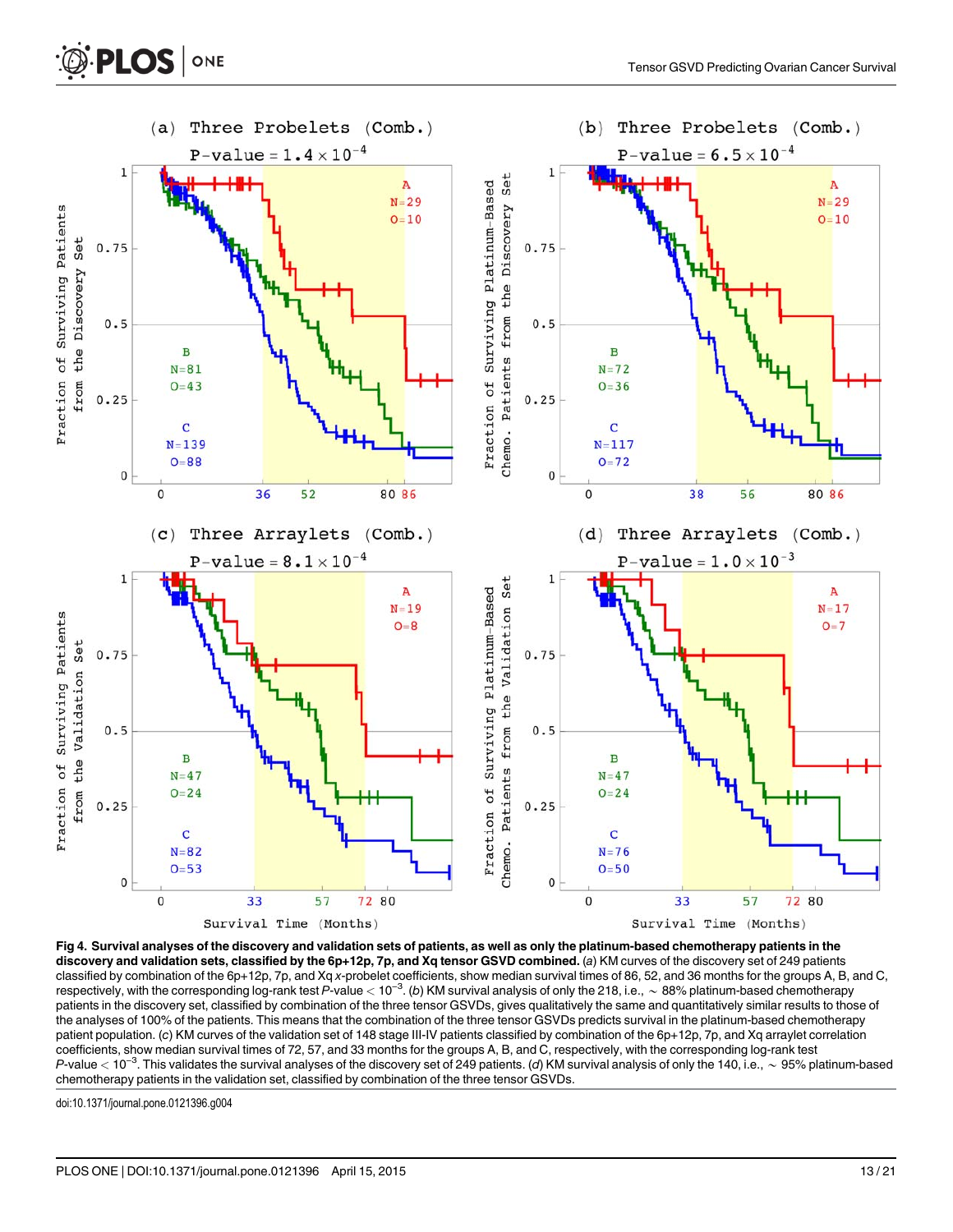<span id="page-13-0"></span>correlated with OV survival (Fig. J in  $S1$  Appendix). The amplifications flank the segment that contains KRAS. Two consecutive segments (12p12.1) contain the 5' ends of isoforms a and e of SOX5, and exons 5 and 6, the first exons that are common to isoforms a, b, d, and e of SOX5 [\[35](#page-19-0)]. Two other consecutive segments (12p11.23) contain the inositol 1,4,5-trisphosphate receptor type 2-encoding ITPR2, and the asunder spermatogenesis regulator-encoding ASUN. ASUN was discovered in a screen of expressed sequence tags on 12p11-p12, which DNA amplification correlated with mRNA overexpression in four human testicular seminomas and one ovarian papillary serous adenocarcinoma cell line, exemplifying human germ cell tumors [[36\]](#page-19-0). ASUN and its homologs are essential for nuclear division after DNA replication in the HeLa human cervical cancer cell line, the frog, and the fly [[37](#page-19-0)]. One deletion (7p22.1-p21.3) contains the replication protein A3-encoding RPA3. The other (Xq21.31) contains the cytoplasmic poly (A)-binding protein 5-encoding PABPC5, and the sequence tag site DX214 adjacent to translocation breakpoints observed in premature ovarian failure [\[38\]](#page-19-0).

## Possible Roles in OV Pathogenesis

We find, by using gene ontology enrichment analyses of the OV tumor mRNA expression profiles of the patients [[39,](#page-19-0) [40\]](#page-19-0), that differential mRNA expression between the patients, classified by any one of the three tensor GSVDs, is enriched in ontologies corresponding to one of three hallmarks of cancer  $[41]$ : cell immortality in 6p+12p, DNA instability in 7p, and cellular immune response suppression in Xq.

The differential mRNA expression of genes from these enriched ontologies that are located on any one of the chromosome arms is consistent with the CNAs across that arm (Fig. K in [S1](#page-16-0) [Appendix](#page-16-0), and [S4 Dataset\)](#page-16-0). Genes that map to amplifications or deletions on any one arraylet pattern, are overexpressed or underexpressed, respectively, in the patients which tumor profiles are classified, by the corresponding tensor GSVD, as highly similar to that pattern, i.e., patients of high x-probelet coefficients or arraylet correlations. The differential expression of all micro-RNAs and proteins that map to any one of the chromosome arms is also consistent with the CNAs across that arm (Sec. 2.3, and Figs. L and M in [S1 Appendix,](#page-16-0) and [S5](#page-17-0) and [S6](#page-17-0) Datasets). A coherent picture emerges for each pattern, suggesting roles for the CNAs in OV pathogenesis in addition to personalized diagnosis, prognosis, and treatment.

6p+12p. A cell's transformation and immortality are correlated with a patient's shorter survival. The genes, which are significantly (Mann-Whitney-Wilcoxon P-values  $< 0.05$ ) differentially expressed between the 6p+12p tensor GSVD classes, i.e., in the patient group of high  $6p+12p$  x-probelet coefficient or arraylet correlation, relative to the patient group of low coefficient or correlation, are enriched (hypergeometric P-values < 10−<sup>3</sup> ) in the ontologies of cellular response to ionizing radiation (GO:0071479), and major histocompatibility (MHC) protein complex (GO:0042611). Most of the GO:0071479 genes are underexpressed, including the p21 cyclin-dependent kinase inhibitor-encoding CDKN1A, and the p38 mitogen-activated protein kinase-encoding  $MAPK14$ , which map to a deletion  $> 45$  Mbp on the telomeric part of 6p (6p25.3-p21.1). Also underexpressed is p38, the protein encoded by MAPK14. All GO:0042611 genes, including the tumor necrosis factor-encoding TNF, are underexpressed, and map to the same deletion. The one microRNA that is significantly differentially expressed between the 6p +12p tensor GSVD classes, and maps to the same deletion, is the splicing-dependent micro-RNA miR-877<sup>\*</sup>, which is encoded by the 13th intron of the ATP-binding cassette subfamily F member 1-encoding gene *ABCF1* [\[44\]](#page-19-0). Both miR-877<sup>\*</sup> and *ABCF1* are consistently underexpressed.

One of only two GO:0071479 overexpressed genes is the RAD51-associated protein 1-encoding RAD51AP1, which maps to an amplification  $> 9$  Mbp on the telomeric part of 12p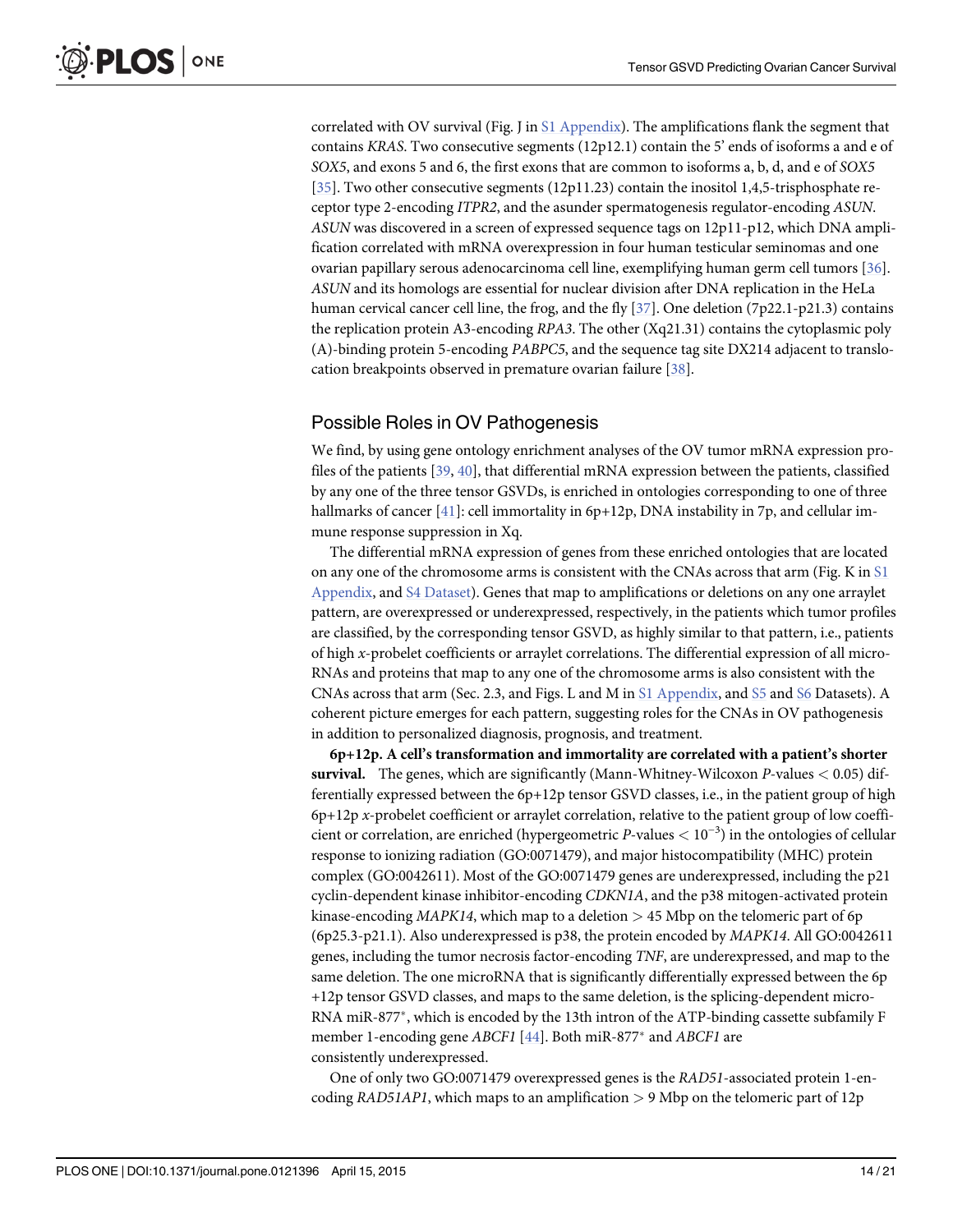<span id="page-14-0"></span>(12p13.33-p13.31) that is significantly correlated with OV survival. All four microRNAs that are differentially expressed between the 6p+12p tensor GSVD classes, and map to the same amplification, miR-200c, miR-200c, miR-141, and miR-141, are consistently overexpressed. The second protein that is significantly differentially expressed between the 6p+12p tensor GSVD classes is p27. Consistently, the cyclin-dependent kinase inhibitor CDKN1B, which encodes p27, maps to a 4.5 Mbp amplification (12p13.2-p12.3) that is significantly correlated with OV survival, and its mRNA is overexpressed. The mRNA encoded by KRAS is also overexpressed.

Note that while the 6p+12p pattern of CNAs is correlated with survival in the discovery and, separately, validation sets, neither the 6p nor the 12p pattern alone are correlated with survival. Indeed, experiments studying the conditions for the transformation of human normal to tumor cells indicate that cells, where both p21 and p38 are inactive, are susceptible to Ras-mediated transformation  $[42, 43]$  $[42, 43]$  $[42, 43]$  $[42, 43]$  $[42, 43]$ . However, the activation of Ras alone induces tumor-suppressing cellular senescence via the activities of either  $p21$  or  $p38$ . The  $6p+12p$  pattern, therefore, which includes the loss of the p21-encoding CDKN1A and the p38-encoding MAPK14 on 6p, and the gain of KRAS on 12p, encodes for cellular conditions that combined but not separately can lead to transformation.

In addition, p21 and p38 are necessary for p53-mediated cell cycle arrest [\[45\]](#page-19-0) and apoptosis [\[46](#page-19-0)], respectively, in response to DNA damage. Overexpression of the p21-encoding CDKN1A is correlated with a low malignant potential of an ovarian tumor [[47](#page-19-0)]. RAD51AP1 overexpression disrupts cell cycle arrest and apoptosis, can lead to cellular resistance to DNA-damaging cancer therapies, such as platinum-based chemotherapy, and may increase DNA instability [\[48](#page-19-0)]. TNF-induced apoptosis is correlated with downregulation of ITPR2 [[49](#page-19-0)]. Overexpression of miR-200c, and miR-141, both of which putatively target the BRCA1 associated protein-1 oncosuppressor-encoding BAP1, is correlated with OV tumor growth, dedifferentiation, and invasiveness [[50](#page-19-0), [51](#page-19-0)]. Overexpression of the CDKN1B-encoded p27, which can promote cellular migration [[52](#page-19-0)] and even proliferation [[53](#page-20-0)], is correlated with a poor OV patient's prognosis [\[54](#page-20-0), [55\]](#page-20-0).

Taken together, previously unrecognized co-occurring deletion of CDKN1A and MAPK14 on 6p and amplification of KRAS on 12p, which encode for human cell transformation, together with deletion of TNF on 6p, and amplification of RAD51AP1 and ITPR2 on 12p, are correlated with a suppression of cell cycle arrest, senescence, and apoptosis, i.e., a tumor cell's immortality, and a patient's shorter survival time. Note that there already exist drugs that interact with CDKN1A, MAPK14, and RAD51AP1, even though these genes were not recognized previously as targets for OV drug therapy [[56](#page-20-0)].

7p. A cell's DNA stability is correlated with a longer survival. The genes that are significantly differentially expressed between the 7p tensor GSVD classes are enriched (hypergeometric P-value  $< 10^{-10}$ ) in the ontology of DNA strand elongation involved in DNA replication (GO:0006271). Most of these genes are overexpressed, including the DNA polymerase delta subunit 2-encoding POLD2 that is essential for DNA replication and repair, which maps to an amplification  $> 17$  Mbp on the centromeric part of 7p (7p14.1-p11.2). Only two genes are underexpressed: RPA3 on 7p and the DNA ligase IV-encoding LIG4 on 13q. The interaction of p53 with the RPA3-encoded protein mediates suppression of homologous recombination (HR), the preferred cellular mechanism for DNA double-strand break (DSB) repair during replication [\[57\]](#page-20-0). LIG4 is essential for DSB repair via the more error-prone nonhomologous end joining pathway [[58](#page-20-0)]. HR defects are thought to facilitate the significant CNA heterogeneity among OV tumors [[2](#page-17-0)].

Taken together, previously unrecognized co-occurring deletion and underexpression of RPA3, and amplification and overexpression of POLD2 on 7p are correlated with DNA DSB repair via HR during replication, i.e., DNA stability, and a longer survival time.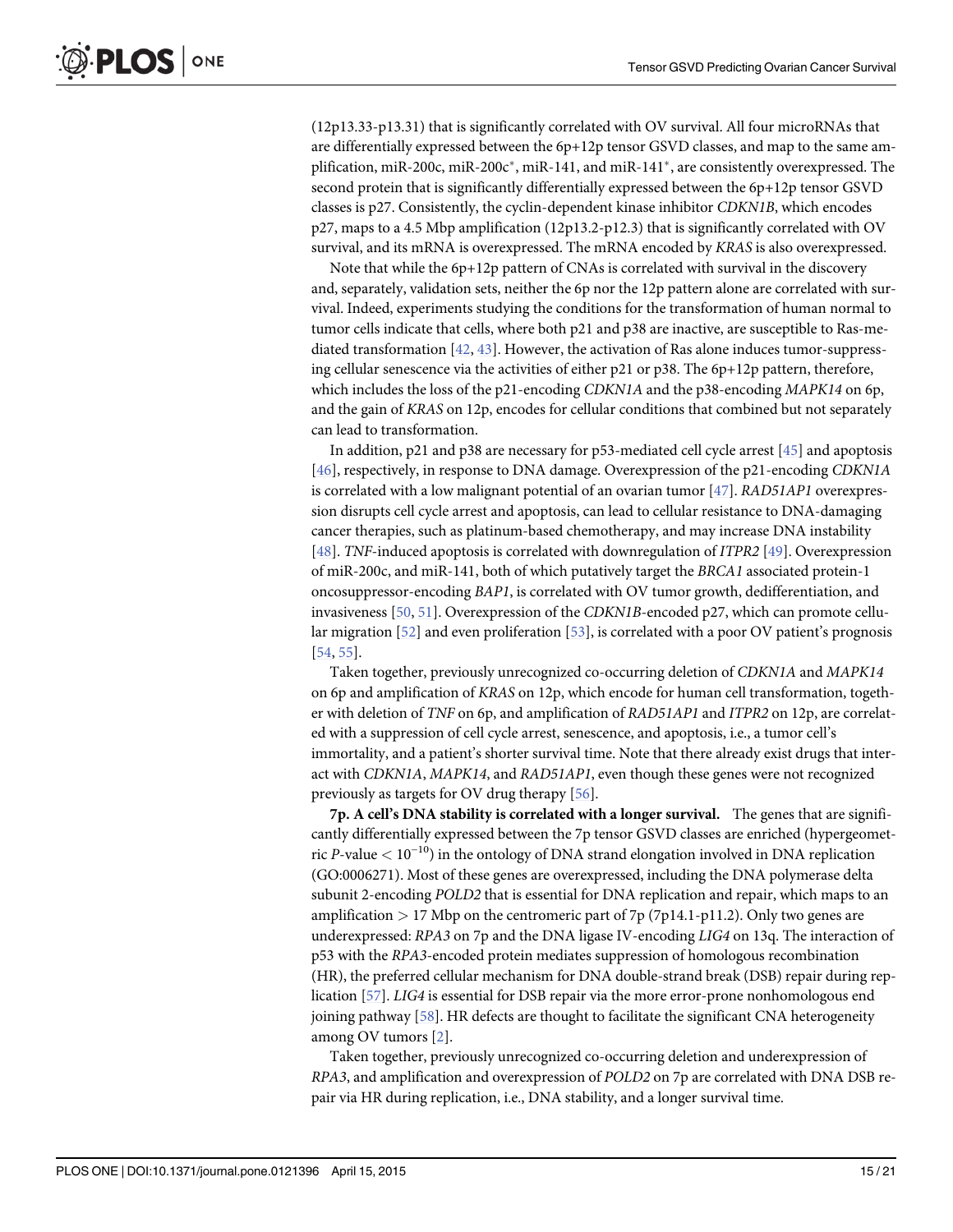<span id="page-15-0"></span>Xq. Cellular immune response is correlated with a longer survival. The genes that are differentially expressed between the Xq tensor GSVD classes are enriched (hypergeometric Pvalue  $< 10^{-6}$ ) in the ontology of antigen processing and presentation of peptide antigen (GO:0048002). Most of these genes are overexpressed, including the B-cell receptor-associated protein 31-encoding BCAP31, which maps to an amplification  $> 11$  Mbp on the telomeric part of Xq (Xq27.3-q28). All three microRNAs that are differentially expressed between the Xq tensor GSVD classes, and map to the same amplification, miR-888, miR-224, and miR-452, together with the gamma-aminobutyric acid (GABA) A receptor epsilon-encoding GABRE, which hosts mir-224 and mir-452 in its introns, are consistently overexpressed. Underexpression of miR-224 was implicated in OV pathogenesis [[50](#page-19-0)]. PABPC5, which maps to a focal deletion on Xq, is suppressed upon viral infection [\[59\]](#page-20-0).

Taken together, previously unrecognized co-occurring deletion of PABPC5, and amplification and overexpression of BCAP31 on Xq are correlated with a cellular immune response, and a longer survival time.

## **Discussion**

We defined a novel tensor GSVD, an exact simultaneous decomposition of two datasets, arranged in two higher-than-second-order tensors of matched column dimensions but independent row dimensions. We showed that the mathematical properties of the tensor GSVD allow interpreting its variables and operations in terms of the similar as well as dissimilar, e.g., biomedical reality between the datasets. We demonstrated the tensor GSVD in comparative modeling of patient- and platform-matched but probe-independent OV tumor and normal DNA copy-number profiles from TCGA. The modeling resulted in new insights into the poorly understood relations between an OV tumor's genome and a patient's survival phenotype. Three previously unrecognized chromosome arm-wide patterns of tumor-exclusive and platform-consistent co-occurring alterations were uncovered, across 6p+12p, 7p, and Xq, that are correlated with an OV patient's survival and response to platinum-based chemotherapy, and are of possible roles in OV pathogenesis, and of a possible implementation in a pathology laboratory test for personalized OV diagnosis, prognosis, and treatment.

Note that unlike previous analyses of the TCGA OV DNA copy-number data, notably by TCGA [\[2](#page-17-0)], our analyses were not limited to the 22 human autosomal chromosomes, and include the X chromosome. This is because the tensor GSVD, like the GSVD, comparatively based upon the structure of the data—separates the matched datasets into uncorrelated, i.e., orthogonal patterns across the tumor and normal probes. Patterns of copy-number variation across the tumor probes that occur in the normal human genome, and are common to the tumor and normal datasets, such as the female-specific X chromosome amplification, are orthogonal to, and, therefore, are separated from the patterns that are exclusive to the tumor dataset. For example, the GSVD comparative modeling of patient-matched GBM tumor and normal copy-number profiles separated the prognosis-correlated GBM tumor-exclusive pattern from the female-specific X chromosome amplification as well as from experimental artifacts (or batch effects) due to experimental variations in, e.g., tissue batch, genomic center, hybridization date, and scanner, without a-priori knowledge of these variations.

Unlike recent approaches to the integrative modeling of different types of large-scale molecular biological profiles from the same set of patients, notably clustering  $[60, 61]$  $[60, 61]$  $[60, 61]$ , our comparative modeling was not limited to tumor profiles, and included also patient- and platformmatched normal DNA copy-number profiles. This is because the tensor GSVD, like the GSVD, finds not just the similarities but, at the same time also the dissimilarities among the profiles without making any assumptions, except for the structure of the data: two third-order tensors,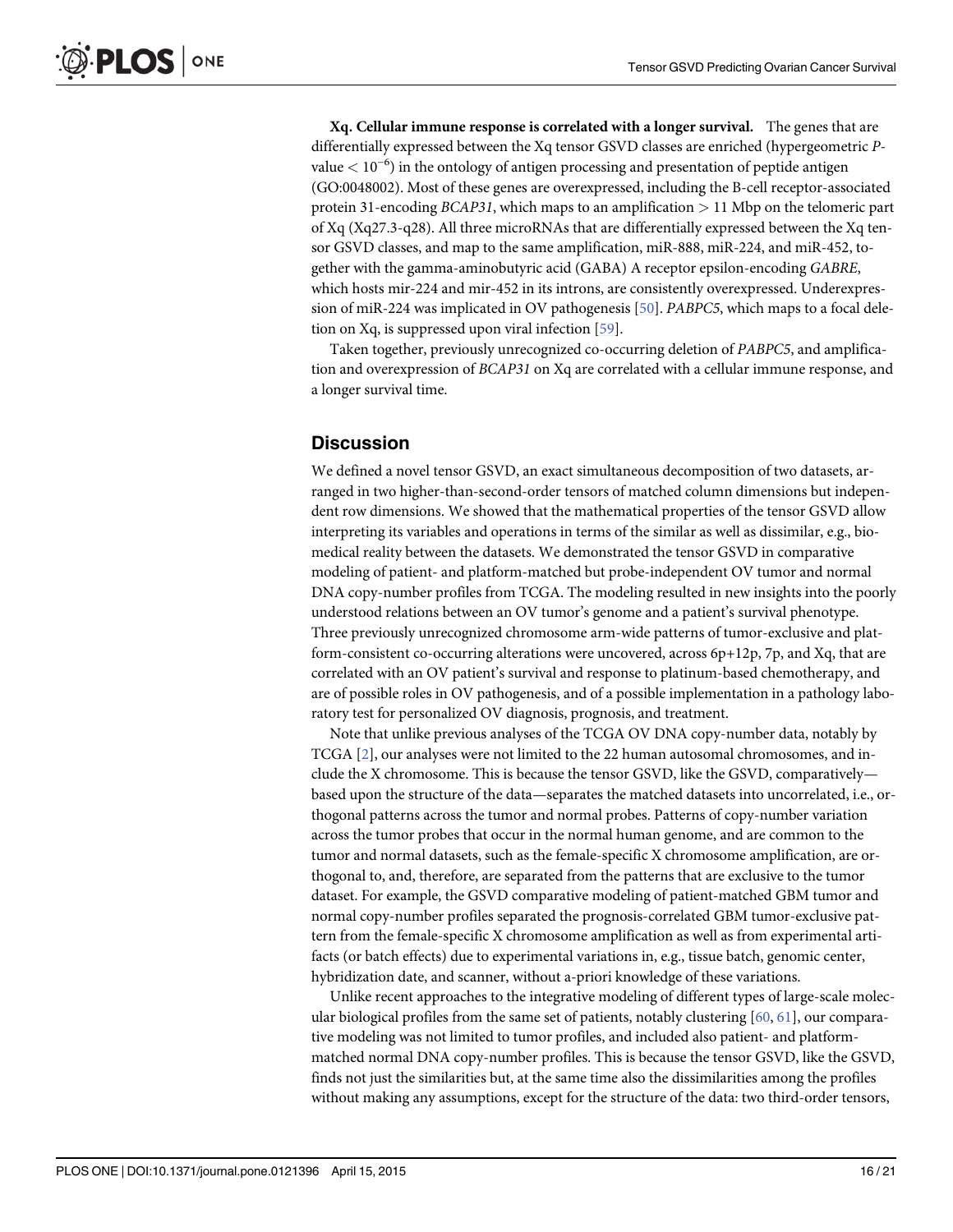<span id="page-16-0"></span>of matched columns that correspond to the same sets of patients and platforms, and independent rows that correspond to the probes in either the tumor or the normal dataset. The patients, platforms, tumor and normal probes as well as the tissue types, each represent a degree of freedom. Unfolded into two matrices or appended into a single tensor (or even unfolded and appended into a single matrix), some of the degrees of freedom are lost and much of the information in the datasets might also be lost. For example, SVD of the GBM tumor and normal profiles appended into a single matrix, while it is related to the GSVD of the data, would not separate the tumor dataset into patterns across the tumor probes that are orthogonal.

Additional possible applications of the tensor GSVD in personalized medicine include comparative modeling of two patient- and tissue-matched datasets, each corresponding to (i) a set of large-scale molecular biological profiles, e.g., DNA copy numbers, acquired by a highthroughput technology, e.g., DNA microarrays; (ii) a set of biomedical images or signals; or (*iii*) a set of cellular pathological observations, e.g., a tumor's stage. Such tensor GSVD comparative models can uncover variations across the patients and tissues that are common to, possibly causally coordinated between the two aspects of the disease. In clinical settings, such tensor GSVD comparative models can determine an individual patient's medical status in relation to all the other patients in a set, and inform the patient's diagnosis, prognosis and treatment.

## Supporting Information

[S1 Appendix.](http://www.plosone.org/article/fetchSingleRepresentation.action?uri=info:doi/10.1371/journal.pone.0121396.s001) A PDF format file, readable by Adobe Acrobat Reader. (PDF)

[S1 Mathematica Notebook.](http://www.plosone.org/article/fetchSingleRepresentation.action?uri=info:doi/10.1371/journal.pone.0121396.s002) Tensor GSVD of patient- and platform-matched tumor and normal genomic profiles. A PDF format file, readable by Adobe Acrobat Reader. The corresponding Mathematica 9.0.1 code file, executable by Mathematica and readable by Mathematica Player, is available at [http://www.alterlab.org/OV\\_prognosis/.](http://www.alterlab.org/OV_prognosis/) (PDF)

[S1 Dataset.](http://www.plosone.org/article/fetchSingleRepresentation.action?uri=info:doi/10.1371/journal.pone.0121396.s003) Discovery Set of Patients. A tab-delimited text format file, readable by both Mathematica and Microsoft Excel, reproducing TCGA annotations of the discovery set of 249 patients. The tumor and normal profiles of the discovery set of patients measured by each of the two DNA microarray platforms, tabulating relative copy-number variation across the 6p+12p, 7p, and Xq tumor and normal probes, are available in tab-delimited text format files at [http://](http://www.alterlab.org/OV_prognosis/) [www.alterlab.org/OV\\_prognosis/](http://www.alterlab.org/OV_prognosis/).

(TXT)

[S2 Dataset.](http://www.plosone.org/article/fetchSingleRepresentation.action?uri=info:doi/10.1371/journal.pone.0121396.s004) Validation Set of Patients. A tab-delimited text format file reproducing TCGA annotations of the validation set of 148 patients. The tumor profiles of the validation set of patients, tabulating relative copy-number variation across the 6p+12p, 7p, and Xq tumor probes, are available in tab-delimited text format files at [http://www.alterlab.org/OV\\_prognosis/.](http://www.alterlab.org/OV_prognosis/) (TXT)

[S3 Dataset.](http://www.plosone.org/article/fetchSingleRepresentation.action?uri=info:doi/10.1371/journal.pone.0121396.s005) First, Most Tumor-Exclusive Tumor Arraylets. A tab-delimited text format file tabulating the segments of the first, most tumor-exclusive tumor arraylets computed by tensor GSVD of the discovery set of patients across 6p+12p, 7p, or Xq. (TXT)

[S4 Dataset.](http://www.plosone.org/article/fetchSingleRepresentation.action?uri=info:doi/10.1371/journal.pone.0121396.s006) Differential mRNA Expression. A tab-delimited text format file tabulating differential expression of 11,457 autosomal and X chromosome mRNAs in the 6p+12p, 7p, and Xq tensor GSVD classes. The mRNA expression profiles of 394 of the 397 patients in the discovery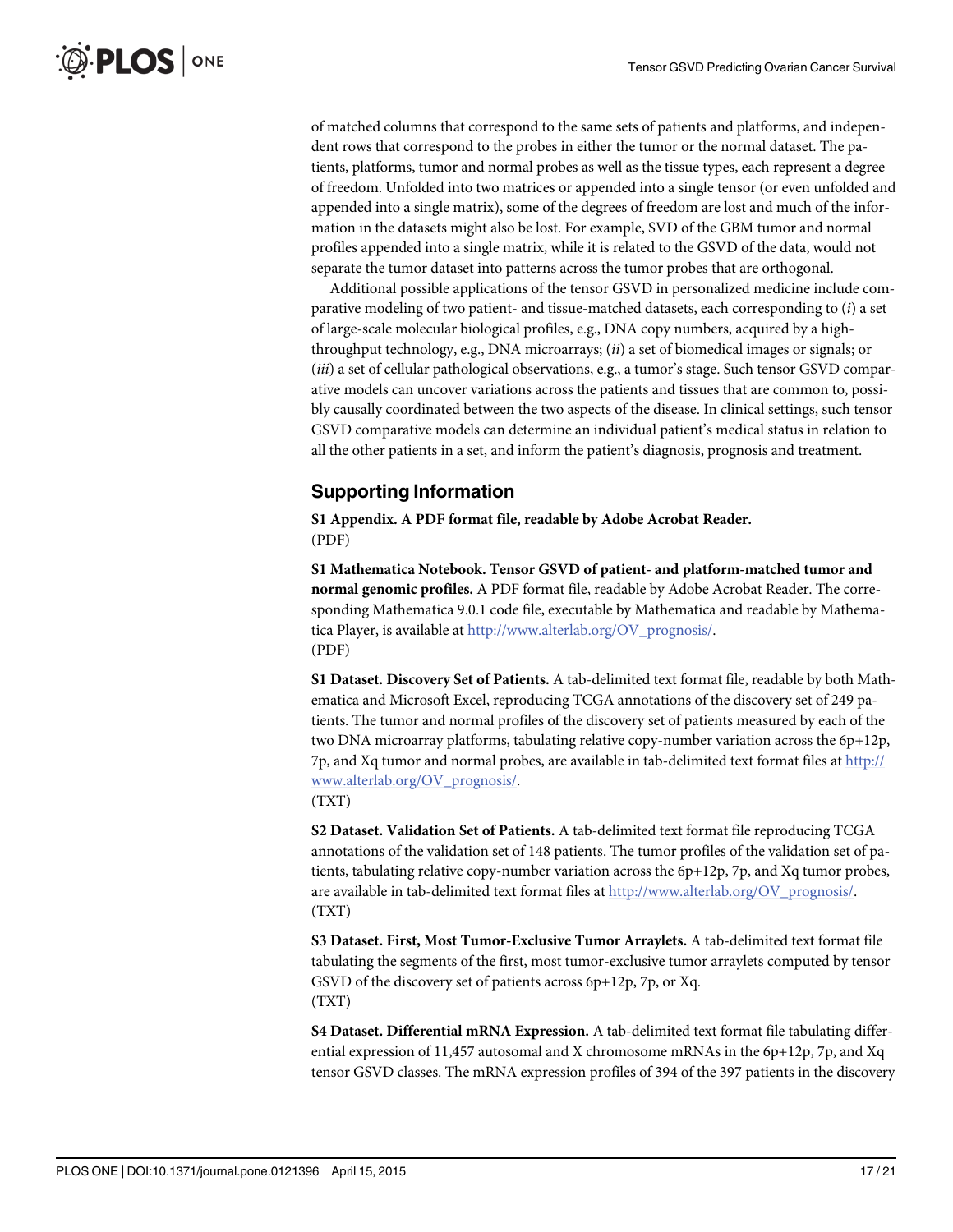<span id="page-17-0"></span>and validation sets are available in tab-delimited text format files at [http://www.alterlab.org/](http://www.alterlab.org/OV_prognosis/) [OV\\_prognosis/](http://www.alterlab.org/OV_prognosis/).

(TXT)

[S5 Dataset.](http://www.plosone.org/article/fetchSingleRepresentation.action?uri=info:doi/10.1371/journal.pone.0121396.s007) Differential microRNA Expression. A tab-delimited text format file tabulating differential expression of 639 autosomal and X chromosome microRNAs in the  $6p+12p$ , 7p, and Xq tensor GSVD classes. The microRNA expression profiles of 395 patients are available in tab-delimited text format files at [http://www.alterlab.org/OV\\_prognosis/.](http://www.alterlab.org/OV_prognosis/) (TXT)

[S6 Dataset.](http://www.plosone.org/article/fetchSingleRepresentation.action?uri=info:doi/10.1371/journal.pone.0121396.s008) Differential Protein Expression. A tab-delimited text format file tabulating differential expression of 175 antibodies that probe for 136 autosomal and X chromosome proteins in the 6p+12p, 7p, and Xq tensor GSVD classes. The protein expression profiles of 282 patients are available in tab-delimited text format files at [http://www.alterlab.org/OV\\_prognosis/.](http://www.alterlab.org/OV_prognosis/) (TXT)

## Acknowledgments

We thank RA Horn for thoughtful discussions of matrix analysis in general, and the tensor GSVD in particular. We thank DDL Bowtell and MM Janát-Amsbury for useful notes on OV in general, and the molecular distinctions between high- and low-grade OV tumors in particular. We also thank RA Weinberg for helpful comments on the hallmarks of cancer in general, and the transformation of human normal to tumor cells in particular.

## Author Contributions

Conceived and designed the experiments: OA. Performed the experiments: PS TES KAA OA. Analyzed the data: PS TES KAA OA. Contributed reagents/materials/analysis tools: PS TES KAA OA. Wrote the paper: PS TES KAA OA. Proved mathematical theorems: TES OA.

### References

- [1.](#page-1-0) Cancer Genome Atlas Research Network. Comprehensive genomic characterization defines human glioblastoma genes and core pathways. Nature. 2008; 455: 1061–1068. doi: [10.1038/nature07385](http://dx.doi.org/10.1038/nature07385) PMID: [18772890](http://www.ncbi.nlm.nih.gov/pubmed/18772890)
- [2.](#page-1-0) Cancer Genome Atlas Research Network. Integrated genomic analyses of ovarian carcinoma. Nature. 2011; 474: 609–615. doi: [10.1038/nature10166](http://dx.doi.org/10.1038/nature10166) PMID: [21720365](http://www.ncbi.nlm.nih.gov/pubmed/21720365)
- [3.](#page-1-0) Ponnapalli SP, Golub GH, Alter O. A novel higher-order generalized singular value decomposition for comparative analysis of multiple genome-scale datasets. Stanford University and Yahoo! Research Workshop on Algorithms for Modern Massive Datasets (MMDS) ( Stanford, CA). 2006; June 21–24.
- [4.](#page-1-0) Ponnapalli SP, Saunders MA, Van Loan CF, Alter O. A higher-order generalized singular value decomposition for comparison of global mRNA expression from multiple organisms. PLoS One. 2011; 6: e28072. doi: [10.1371/journal.pone.0028072](http://dx.doi.org/10.1371/journal.pone.0028072) PMID: [22216090](http://www.ncbi.nlm.nih.gov/pubmed/22216090)
- [5.](#page-1-0) Golub GH, Van Loan CF. Matrix Computations. 4th ed. Baltimore, MD: Johns Hopkins University Press; 2012.
- 6. Horn RA, Johnson CR. Matrix Analysis. 2nd ed. Cambridge, UK: Cambridge University Press; 2012.
- 7. Van Loan CF. Generalizing the singular value decomposition. SIAM J Numer Anal. 1976; 13: 76–83. doi: [10.1137/0713009](http://dx.doi.org/10.1137/0713009)
- 8. Paige CC, Saunders MA. Towards a generalized singular value decomposition. SIAM J Numer Anal. 1981; 18: 398–405. doi: [10.1137/0718026](http://dx.doi.org/10.1137/0718026)
- [9.](#page-6-0) Van Loan CF. Computing the CS and the generalized singular value decompositions. Numer Math. 1985; 46: 479–491. doi: [10.1007/BF01389653](http://dx.doi.org/10.1007/BF01389653)
- 10. Bai Z, Demmel JW. Computing the generalized singular value decomposition. SIAM J Sci Comput. 1993; 14: 1464–1486. doi: [10.1137/0914085](http://dx.doi.org/10.1137/0914085)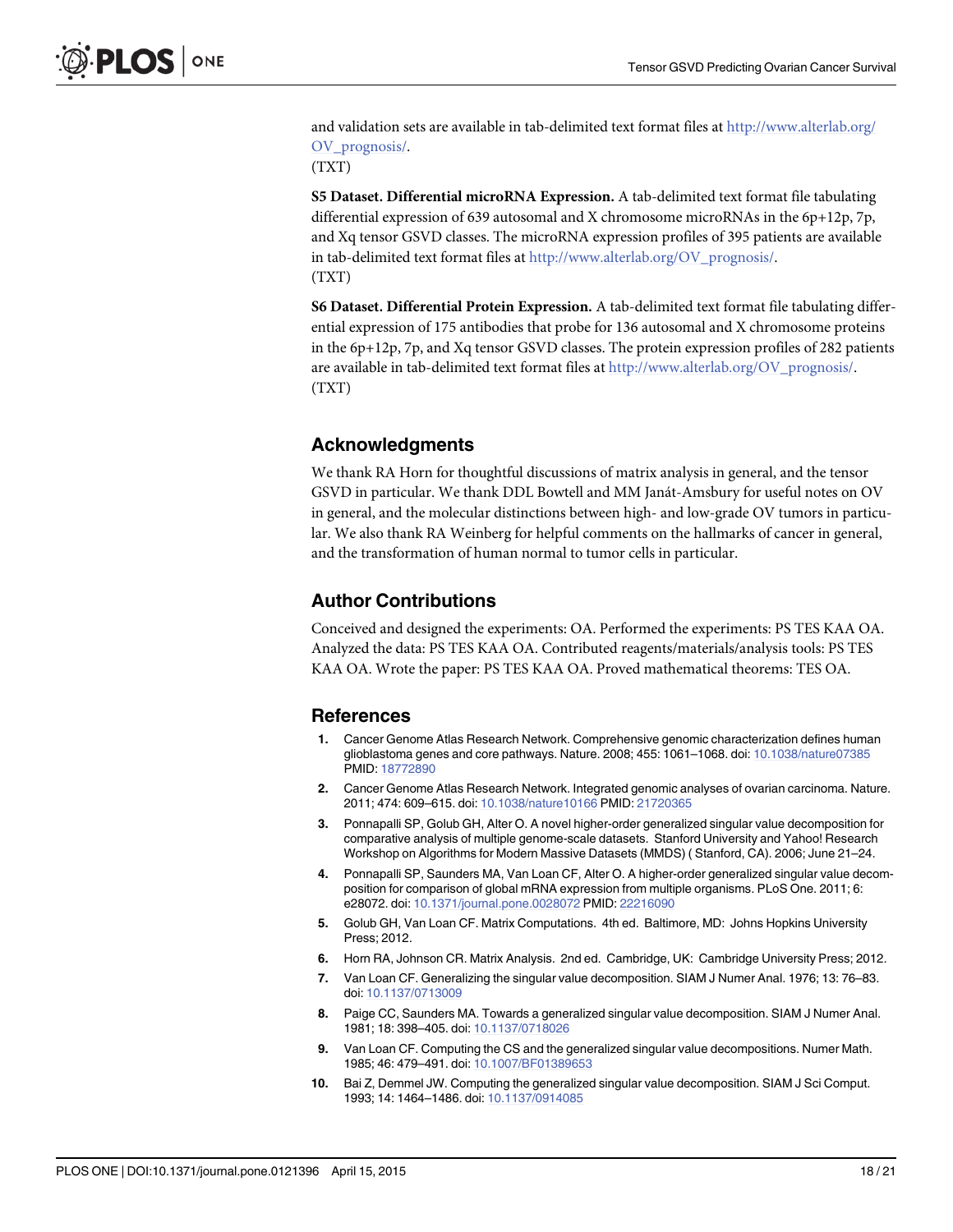- <span id="page-18-0"></span>11. Friedland S. A new approach to generalized singular value decomposition. SIAM J Matrix Anal Appl. 2005; 27: 434–444. doi: [10.1137/S0895479804439791](http://dx.doi.org/10.1137/S0895479804439791)
- [12.](#page-1-0) Alter O, Brown PO, Botstein D. Generalized singular value decomposition for comparative analysis of genome-scale expression data sets of two different organisms. Proc Natl Acad Sci USA. 2003; 100: 3351–3356. doi: [10.1073/pnas.0530258100](http://dx.doi.org/10.1073/pnas.0530258100) PMID: [12631705](http://www.ncbi.nlm.nih.gov/pubmed/12631705)
- [13.](#page-1-0) Lee CH, Alpert BO, Sankaranarayanan P, Alter O. GSVD comparison of patient-matched normal and tumor aCGH profiles reveals global copy-number alterations predicting glioblastoma multiforme survival. PLoS One. 2012; 7: e30098. doi: [10.1371/journal.pone.0030098](http://dx.doi.org/10.1371/journal.pone.0030098) PMID: [22291905](http://www.ncbi.nlm.nih.gov/pubmed/22291905)
- [14.](#page-1-0) Wiltshire RN, Rasheed BK, Friedman HS, Friedman AH, Bigner SH. Comparative genetic patterns of glioblastoma multiforme: potential diagnostic tool for tumor classification. Neuro Oncol. 2000; 2: 164– 173. doi: [10.1093/neuonc/2.3.164](http://dx.doi.org/10.1093/neuonc/2.3.164) PMID: [11302337](http://www.ncbi.nlm.nih.gov/pubmed/11302337)
- [15.](#page-1-0) Misra A, Pellarin M, Nigro J, Smirnov I, Moore D, Lamborn KR, et al. Array comparative genomic hybridization identifies genetic subgroups in grade 4 human astrocytoma. Clin Cancer Res. 2005; 11: 2907– 2918. doi: [10.1158/1078-0432.CCR-04-0708](http://dx.doi.org/10.1158/1078-0432.CCR-04-0708) PMID: [15837741](http://www.ncbi.nlm.nih.gov/pubmed/15837741)
- [16.](#page-1-0) Curran WJ Jr, Scott CB, Horton J, Nelson JS, Weinstein AS, Fischbach AJ, et al. Recursive partitioning analysis of prognostic factors in three Radiation Therapy Oncology Group malignant glioma trials. J Natl Cancer Inst. 1993; 85: 704–710. doi: [10.1093/jnci/85.9.704](http://dx.doi.org/10.1093/jnci/85.9.704) PMID: [8478956](http://www.ncbi.nlm.nih.gov/pubmed/8478956)
- [17.](#page-1-0) Gorlia T, van den Bent MJ, Hegi ME, Mirimanoff RO, Weller M, Cairncross JG, et al. Nomograms for predicting survival of patients with newly diagnosed glioblastoma: prognostic factor analysis of EORTC and NCIC trial 26981–22981/CE.3. Lancet Oncol. 2008; 9: 29–38. doi: [10.1016/S1470-2045\(07\)](http://dx.doi.org/10.1016/S1470-2045(07)70384-4) [70384-4](http://dx.doi.org/10.1016/S1470-2045(07)70384-4) PMID: [18082451](http://www.ncbi.nlm.nih.gov/pubmed/18082451)
- [18.](#page-1-0) Cox DR. Regression models and life-tables. J Roy Statist Soc B. 1972; 34: 187–220.
- [19.](#page-1-0) Kaplan EL, Meier P. Nonparametric estimation from incomplete observations. J Amer Statist Assn. 1958; 53: 457–481. doi: [10.1080/01621459.1958.10501452](http://dx.doi.org/10.1080/01621459.1958.10501452)
- [20.](#page-1-0) Kent WJ, Sugnet CW, Furey TS, Roskin KM, Pringle TH, Zahler AM, et al. The human genome browser at UCSC. Genome Res. 2002; 12: 996–1006. doi: [10.1101/gr.229102](http://dx.doi.org/10.1101/gr.229102) PMID: [12045153](http://www.ncbi.nlm.nih.gov/pubmed/12045153)
- [21.](#page-1-0) Olshen AB, Venkatraman ES, Lucito R, Wigler M. Circular binary segmentation for the analysis of array-based DNA copy number data. Biostatistics. 2004; 5: 557–572. doi: [10.1093/biostatistics/kxh008](http://dx.doi.org/10.1093/biostatistics/kxh008) PMID: [15475419](http://www.ncbi.nlm.nih.gov/pubmed/15475419)
- [22.](#page-1-0) Hopkins AL, Groom CR. The druggable genome. Nat Rev Drug Discov. 2002; 1: 727–730. doi: [10.](http://dx.doi.org/10.1038/nrd892) [1038/nrd892](http://dx.doi.org/10.1038/nrd892) PMID: [12209152](http://www.ncbi.nlm.nih.gov/pubmed/12209152)
- 23. Silljé HH, Takahashi K, Tanaka K, Van Houwe G, Nigg EA. Mammalian homologues of the plant Tousled gene code for cell-cycle-regulated kinases with maximal activities linked to ongoing DNA replication. EMBO J. 1999; 18: 5691–5702. doi: [10.1093/emboj/18.20.5691](http://dx.doi.org/10.1093/emboj/18.20.5691) PMID: [10523312](http://www.ncbi.nlm.nih.gov/pubmed/10523312)
- [24.](#page-1-0) Pellegrini M, Cheng JC, Voutila J, Judelson D, Taylor J, Nelson SF, et al. Expression profile of CREB knockdown in myeloid leukemia cells. BMC Cancer. 2008; 8: 264. doi: [10.1186/1471-2407-8-264](http://dx.doi.org/10.1186/1471-2407-8-264) PMID: [18801183](http://www.ncbi.nlm.nih.gov/pubmed/18801183)
- [25.](#page-2-0) De Lathauwer L, De Moor B, Vandewalle J. A multilinear singular value decomposition. SIAM J Matrix Anal Appl. 2000; 21: 1253-1278. doi: [10.1137/S0895479896305696](http://dx.doi.org/10.1137/S0895479896305696)
- 26. Omberg L, Golub GH, Alter O. A tensor higher-order singular value decomposition for integrative analysis of DNA microarray data from different studies. Proc Natl Acad Sci USA. 2007; 104: 18371–18376. doi: [10.1073/pnas.0709146104](http://dx.doi.org/10.1073/pnas.0709146104) PMID: [18003902](http://www.ncbi.nlm.nih.gov/pubmed/18003902)
- 27. Omberg L, Meyerson JR, Kobayashi K, Drury LS, Diffley JFX, Alter O. Global effects of DNA replication and DNA replication origin activity on eukaryotic gene expression. Mol Syst Biol. 2009; 5: 312. doi: [10.](http://dx.doi.org/10.1038/msb.2009.70) [1038/msb.2009.70](http://dx.doi.org/10.1038/msb.2009.70) PMID: [19888207](http://www.ncbi.nlm.nih.gov/pubmed/19888207)
- [28.](#page-2-0) Kolda TG, Bader BW. Tensor decompositions and applications. SIAM Rev. 2009; 51: 455–500. doi: [10.](http://dx.doi.org/10.1137/07070111X) [1137/07070111X](http://dx.doi.org/10.1137/07070111X)
- [29.](#page-2-0) Vandewalle J, De Lathauwer L, Comon P. The generalized higher order singular value decomposition and the oriented signal-to-signal ratios of pairs of signal tensors and their use in signal processing. In: Proc ECCTD'03—European Conf on Circuit Theory and Design; 2003. pp. I-389–I-392.
- [30.](#page-2-0) Ayhan A, Kurman RJ, Yemelyanova A, Vang R, Logani S, Seidman JD, et al. Defining the cut point between low-grade and high-grade ovarian serous carcinomas: a clinicopathologic and molecular genetic analysis. Am J Surg Pathol. 2009; 33: 1220–1224. doi: [10.1097/PAS.0b013e3181a24354](http://dx.doi.org/10.1097/PAS.0b013e3181a24354) PMID: [19461510](http://www.ncbi.nlm.nih.gov/pubmed/19461510)
- [31.](#page-2-0) Prisco MG, Zannoni GF, De Stefano I, Vellone VG, Tortorella L, Fagotti A, et al. Prognostic role of metastasis tumor antigen 1 in patients with ovarian cancer: a clinical study. Hum Pathol. 2012; 43: 282– 288. doi: [10.1016/j.humpath.2011.05.002](http://dx.doi.org/10.1016/j.humpath.2011.05.002) PMID: [21835429](http://www.ncbi.nlm.nih.gov/pubmed/21835429)
- [32.](#page-2-0) Harries M, Gore M. Chemotherapy for epithelial ovarian cancer—treatment at first diagnosis. Lancet Oncol. 2002; 3: 529–536. doi: [10.1016/S1470-2045\(02\)00846-X](http://dx.doi.org/10.1016/S1470-2045(02)00846-X) PMID: [12217790](http://www.ncbi.nlm.nih.gov/pubmed/12217790)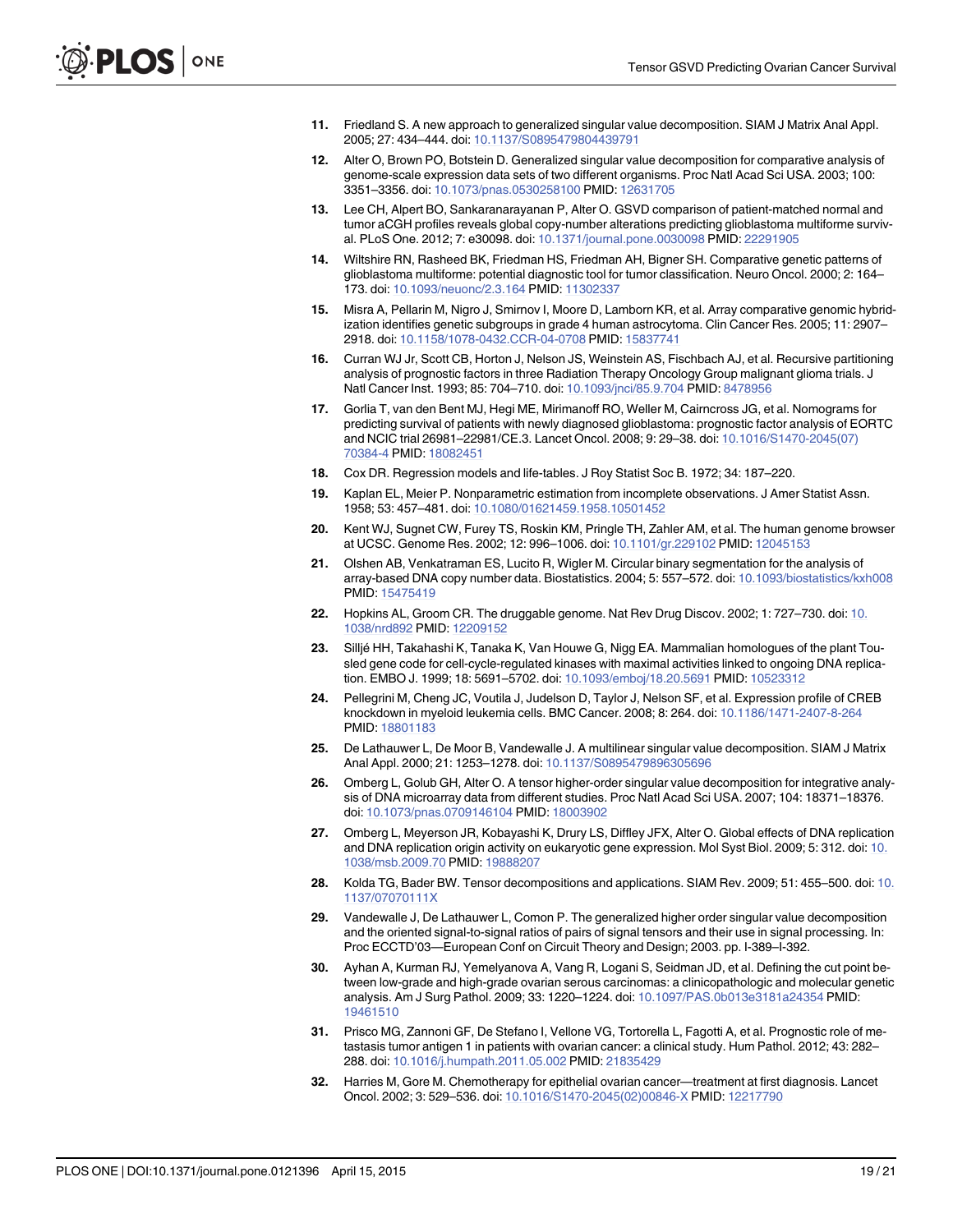- <span id="page-19-0"></span>[33.](#page-2-0) Pujade-Lauraine E, Hilpert F, Weber B, Reuss A, Poveda A, Kristensen G, et al. Bevacizumab combined with chemotherapy for platinum-resistant recurrent ovarian cancer: The AURELIA open-label randomized phase III trial. J Clin Oncol. 2014; 32: 1302–1308. doi: [10.1200/JCO.2013.51.4489](http://dx.doi.org/10.1200/JCO.2013.51.4489) PMID: [24637997](http://www.ncbi.nlm.nih.gov/pubmed/24637997)
- [34.](#page-2-0) Engler DA, Gupta S, Growdon WB, Drapkin RI, Nitta M, Sergent PA, et al. Genome wide DNA copy number analysis of serous type ovarian carcinomas identifies genetic markers predictive of clinical outcome. PLoS One. 2012; 7: e30996. doi: [10.1371/journal.pone.0030996](http://dx.doi.org/10.1371/journal.pone.0030996) PMID: [22355333](http://www.ncbi.nlm.nih.gov/pubmed/22355333)
- [35.](#page-2-0) Ikeda T, Zhang J, Chano T, Mabuchi A, Fukuda A, Kawaguchi H, et al. Identification and characterization of the human long form of Sox5 (L-SOX5) gene. Gene. 2002; 298: 59–68. doi: [10.1016/S0378-](http://dx.doi.org/10.1016/S0378-1119(02)00927-7) [1119\(02\)00927-7](http://dx.doi.org/10.1016/S0378-1119(02)00927-7) PMID: [12406576](http://www.ncbi.nlm.nih.gov/pubmed/12406576)
- [36.](#page-13-0) Bourdon V, Naef F, Rao PH, Reuter V, Mok SC, Bosl GJ, et al. Genomic and expression analysis of the 12p11–p12 amplicon using EST arrays identifies two novel amplified and overexpressed genes. Cancer Res. 2002; 62: 6218–6223. PMID: [12414650](http://www.ncbi.nlm.nih.gov/pubmed/12414650)
- [37.](#page-13-0) Lee LA, Lee E, Anderson MA, Vardy L, Tahinci E, Ali SM, et al. Drosophila genome-scale screen for PAN GU kinase substrates identifies Mat89Bb as a cell cycle regulator. Dev Cell. 2005; 8: 435–442. doi: [10.1016/j.devcel.2004.12.008](http://dx.doi.org/10.1016/j.devcel.2004.12.008) PMID: [15737938](http://www.ncbi.nlm.nih.gov/pubmed/15737938)
- [38.](#page-2-0) Blanco P, Sargent CA, Boucher CA, Howell G, Ross M, Affara NA. A novel poly(A)-binding protein gene (PABPC5) maps to an X-specific subinterval in the Xq21.3/Yp11.2 homology block of the human sex chromosomes. Genomics. 2001; 74: 1–11. doi: [10.1006/geno.2001.6530](http://dx.doi.org/10.1006/geno.2001.6530) PMID: [11374897](http://www.ncbi.nlm.nih.gov/pubmed/11374897)
- [39.](#page-2-0) Ashburner M, Ball CA, Blake JA, Botstein D, Butler H, Cherry JM, et al. Gene ontology: tool for the unification of biology. Nat Genet. 2000; 25: 25–29. doi: [10.1038/75556](http://dx.doi.org/10.1038/75556) PMID: [10802651](http://www.ncbi.nlm.nih.gov/pubmed/10802651)
- [40.](#page-2-0) Eden E, Navon R, Steinfeld I, Lipson D, Yakhini Z. GOrilla: a tool for discovery and visualization of enriched GO terms in ranked gene lists. BMC Bioinformatics. 2009; 10: 48. doi: [10.1186/1471-2105-10-](http://dx.doi.org/10.1186/1471-2105-10-48) [48](http://dx.doi.org/10.1186/1471-2105-10-48) PMID: [19192299](http://www.ncbi.nlm.nih.gov/pubmed/19192299)
- [41.](#page-2-0) Hanahan D, Weinberg RA. Hallmarks of cancer: the next generation. Cell. 2011; 144: 646–674. doi: [10.](http://dx.doi.org/10.1016/j.cell.2011.02.013) [1016/j.cell.2011.02.013](http://dx.doi.org/10.1016/j.cell.2011.02.013) PMID: [21376230](http://www.ncbi.nlm.nih.gov/pubmed/21376230)
- [42.](#page-3-0) Karnoub AE, Weinberg RA. Ras oncogenes: split personalities. Nat Rev Mol Cell Biol. 2008; 9: 517– 531. doi: [10.1038/nrm2438](http://dx.doi.org/10.1038/nrm2438) PMID: [18568040](http://www.ncbi.nlm.nih.gov/pubmed/18568040)
- [43.](#page-3-0) Hahn WC, Counter CM, Lundberg AS, Beijersbergen RL, Brooks MW, Weinberg RA. Creation of human tumour cells with defined genetic elements. Nature. 1999; 400: 464–468. doi: [10.1038/22780](http://dx.doi.org/10.1038/22780) PMID: [10440377](http://www.ncbi.nlm.nih.gov/pubmed/10440377)
- [44.](#page-3-0) Sibley CR, Seow Y, Saayman S, Dijkstra KK, El Andaloussi, Weinberg MS, et al. The biogenesis and characterization of mammalian microRNAs of mirtron origin. Nucleic Acids Res. 2012; 40: 438–448. doi: [10.1093/nar/gkr722](http://dx.doi.org/10.1093/nar/gkr722) PMID: [21914725](http://www.ncbi.nlm.nih.gov/pubmed/21914725)
- [45.](#page-14-0) Waldman T, Kinzler KW, Vogelstein B. p21 is necessary for the p53-mediated G1 arrest in human cancer cells. Cancer Res. 1995; 55: 5187–5190. PMID: [7585571](http://www.ncbi.nlm.nih.gov/pubmed/7585571)
- [46.](#page-14-0) Bulavin DV, Saito S, Hollander MC, Sakaguchi K, Anderson CW, Appella E, et al. Phosphorylation of human p53 by p38 kinase coordinates N-terminal phosphorylation and apoptosis in response to UV radiation. EMBO J. 1999; 18: 6845–6854. doi: [10.1093/emboj/18.23.6845](http://dx.doi.org/10.1093/emboj/18.23.6845) PMID: [10581258](http://www.ncbi.nlm.nih.gov/pubmed/10581258)
- [47.](#page-14-0) Anglesio MS, Arnold JM, George J, Tinker AV, Tothill R, Waddell N, et al. Mutation of ERBB2 provides a novel alternative mechanism for the ubiquitous activation of RAS-MAPK in ovarian serous low malignant potential tumors. Mol Cancer Res. 2008; 6: 1678–1690. doi: [10.1158/1541-7786.MCR-08-0193](http://dx.doi.org/10.1158/1541-7786.MCR-08-0193) PMID: [19010816](http://www.ncbi.nlm.nih.gov/pubmed/19010816)
- [48.](#page-14-0) Klein HL. The consequences of Rad51 overexpression for normal and tumor cells. DNA Repair. 2008; 7: 686–693. doi: [10.1016/j.dnarep.2007.12.008](http://dx.doi.org/10.1016/j.dnarep.2007.12.008) PMID: [18243065](http://www.ncbi.nlm.nih.gov/pubmed/18243065)
- [49.](#page-14-0) Diaz F, Bourguignon LY. Selective down-regulation of IP<sub>3</sub> receptor subtypes by caspases and calpain during TNFα-induced apoptosis of human T-lymphoma cells. Cell Calcium. 2000; 27: 315–328. doi: [10.](http://dx.doi.org/10.1054/ceca.2000.0126) [1054/ceca.2000.0126](http://dx.doi.org/10.1054/ceca.2000.0126) PMID: [11013462](http://www.ncbi.nlm.nih.gov/pubmed/11013462)
- [50.](#page-14-0) Iorio MV, Visone R, Di Leva G, Donati V, Petrocca F, Casalini P, et al. MicroRNA signatures in human ovarian cancer. Cancer Res. 2007; 67: 8699–8707. doi: [10.1158/0008-5472.CAN-07-1936](http://dx.doi.org/10.1158/0008-5472.CAN-07-1936) PMID: [17875710](http://www.ncbi.nlm.nih.gov/pubmed/17875710)
- [51.](#page-14-0) Yang D, Sun Y, Hu L, Zheng H, Ji P, Pecot CV, et al. Integrated analyses identify a master microRNA regulatory network for the mesenchymal subtype in serous ovarian cancer. Cancer Cell. 2013; 23: 186–199. doi: [10.1016/j.ccr.2012.12.020](http://dx.doi.org/10.1016/j.ccr.2012.12.020) PMID: [23410973](http://www.ncbi.nlm.nih.gov/pubmed/23410973)
- [52.](#page-14-0) Nagahara H, Vocero-Akbani AM, Snyder EL, Ho A, Latham DG, Lissy NA, et al. Transduction of fulllength TAT fusion proteins into mammalian cells: TAT-p27Kip1 induces cell migration. Nat Med. 1998; 4: 1449–1452. doi: [10.1038/4042](http://dx.doi.org/10.1038/4042) PMID: [9846587](http://www.ncbi.nlm.nih.gov/pubmed/9846587)